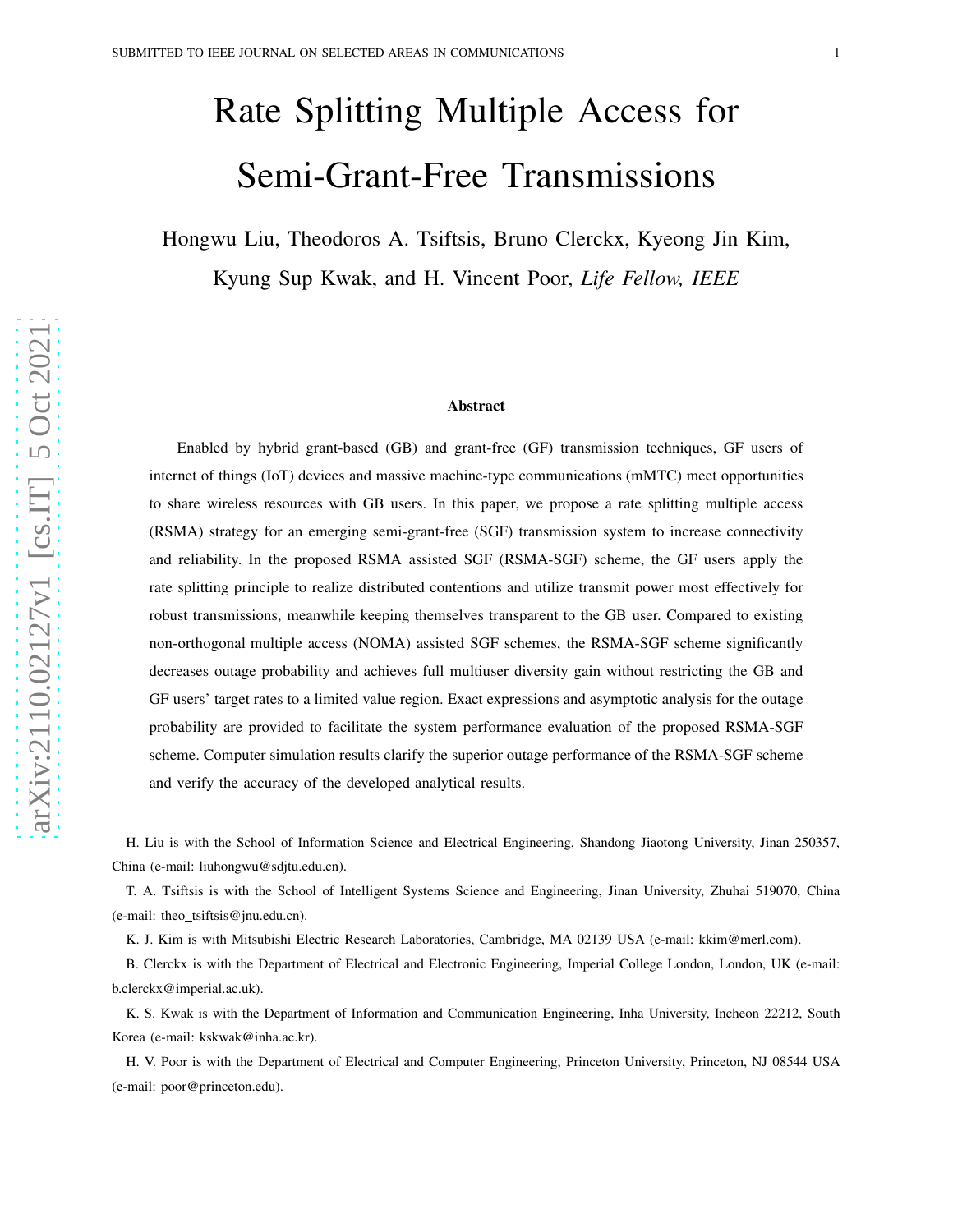#### Index Terms

Rate splitting, multiple access, grant-free transmissions, outage probability.

#### I. INTRODUCTION

The explosive growth of internet-of-things (IoT) devices, intelligent robotics, and Industry 4.0 networks has created unprecedented demands for massive access, heterogeneous mobile traffic, and highly spectral efficient connectivity. On the road map of the fifth-generation (5G) evolution, enhanced mobile broadband (eMBB), ultra-reliable low latency communications (URLLC), and massive machine-type communications (mMTC) were standardized to facilitate the proliferation of the emerging application domains. Grant-free (GF) transmissions, which represent ubiquitous scenarios of beyond 5G URLLC and short packet traffic emitted by various sensors and massive IoT devices, have been envisioned to be a new air-interface trend for the next generation IoT [\[1\]](#page-27-0)– [\[3\]](#page-27-1). Compared to conventional grant-based (GB) transmissions, where the amount of handshaking signalling could exceed the amount of data sent by devices, GF transmissions grant devices access without lengthy handshaking protocols [\[3\]](#page-27-1). Taking advantages of spectrum sharing from non-orthogonal multiple access (NOMA), semi-grant-free (SGF) transmissions opportunistically admitted GF users on the resource blocks occupied by the GB users in a multiplexing way, which surprisingly results in a higher spectrum efficiency than purely admitting GF or GB users [\[4\]](#page-27-2), [\[5\]](#page-27-3). For NOMA assisted SGF (NOMA-SGF) transmissions, a series of the complicated handshaking process was omitted for granting latency-critical GF user, while collisions from GF users' contention can be elaborately relieved by using the NOMA philosophy<sup>[1](#page-1-0)</sup> [\[5\]](#page-27-3).

Taking into account the quality of service (QoS) requirements of GB users, GF users' contention needs to be carefully controlled for the NOMA-SGF schemes to prevent the system performance degradation to GB users. In particular, the system performance experienced by GB users should be the same as their counterparts in orthogonal multiplex access (OMA). It has been shown that the distributed contention protocol can ensure a fixed number of GF users to be granted access, while the open-loop protocol still suffers from user collisions as that in pure GF transmissions [\[5\]](#page-27-3). Furthermore, the equivalent received power at the base-station (BS) corresponding to GB transmission was broadcasted to GF users to facilitate distributed

<span id="page-1-0"></span><sup>&</sup>lt;sup>1</sup>In this paper, we only consider uplink SGF transmission scenarios. Therefore, all the mentioned NOMA and rate splitting multiple access (RSMA) in what follows are referred to the corresponding uplink schemes or scenarios.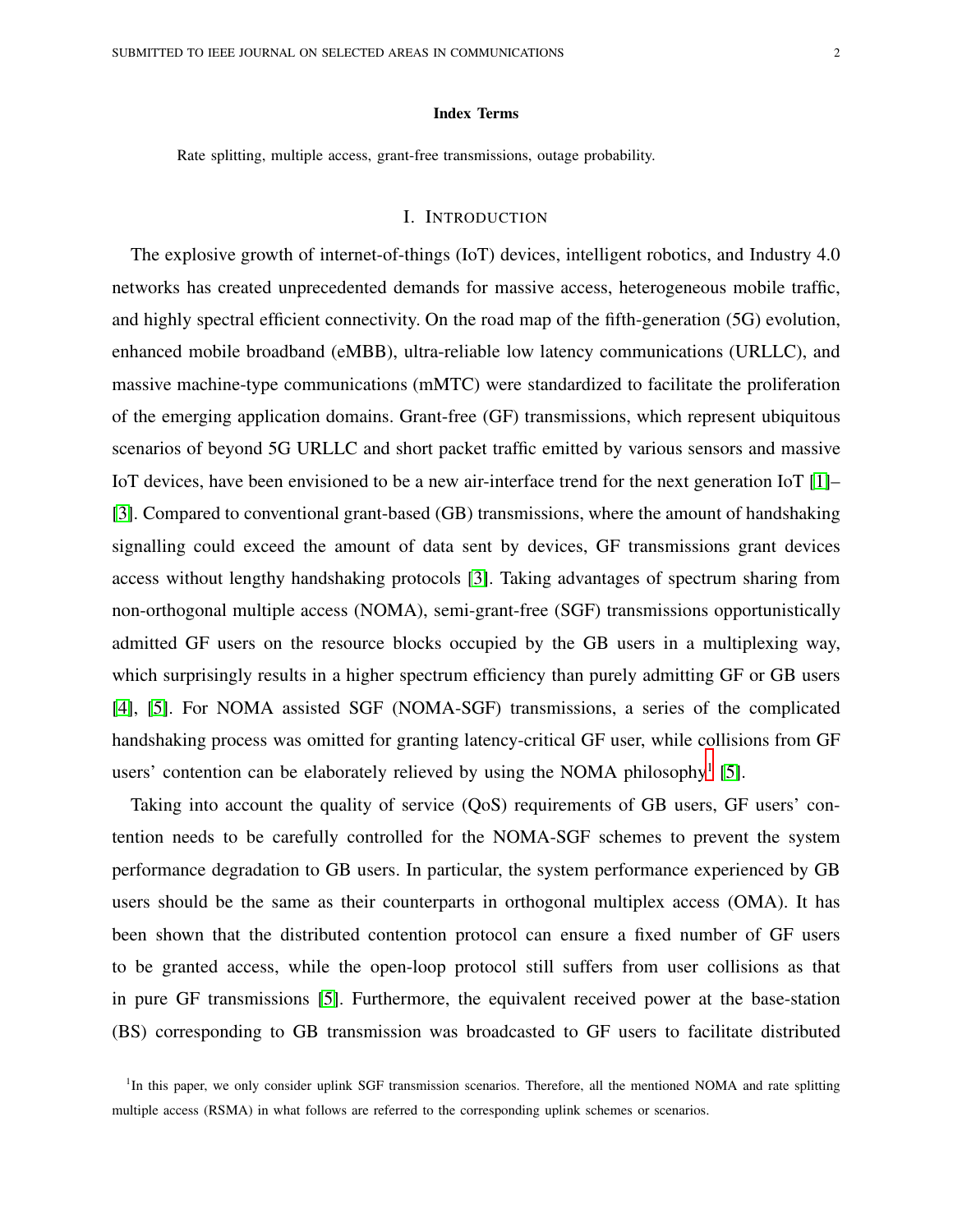contentions [\[6\]](#page-27-4). To maintain low-latency and high-reliability trade-off in addition to making GF users transparent to GB users, advanced code-domain or power-domain multiplexing and successive interference cancellation (SIC) techniques were exploited for the NOMA-SGF schemes [\[6\]](#page-27-4)–[\[9\]](#page-27-5). Existing designs of the NOMA-SGF schemes largely depend on the SIC decoding order at the BS receiver and/or transmit power allocation. Based on the relative power levels, the hybrid SIC was applied to decode the desired signals, e.g., the admitted GF user's signal can be decoded at the first stage or the second stage of the SIC to achieve the allowed maximum rate [\[10\]](#page-27-6). Associated with the hybrid SIC decoding order, transmit power allocation can be applied to improve the transmission reliability of the NOMA-SGF schemes [\[8\]](#page-27-7), [\[9\]](#page-27-5).

#### *A. Related Work*

The primary concept of NOMA-SGF was found in [\[4\]](#page-27-2) and [\[5\]](#page-27-3), respectively. In [\[4\]](#page-27-2), the authors discussed the feasibility of applying NOMA to realize the SGF transmissions, including several NOMA solutions such as sparse-code multiple access (SCMA), power-domain NOMA, patterndivision multiple access (PDMA), and interleave division multiple access (IDMA). Two basic NOMA-SGF schemes were firstly proposed using the power-domain NOMA philosophy without causing too much performance degradation to GB users [\[5\]](#page-27-3). Considering stochastic geometry in outage performance analysis, an accurate interference threshold was adopted for granting GF users [\[7\]](#page-27-8), [\[11\]](#page-27-9). In [\[6\]](#page-27-4) and [\[10\]](#page-27-6), the authors proposed to use the hybrid SIC decoding order to ensure that GB user can experience the same system performance as in OMA, meanwhile aiming at improving the transmission reliability for the granted GF user. Adaptive power allocation methods were designed for the NOMA-SGF schemes using the fixed SIC decoding order [\[9\]](#page-27-5) and hybrid SIC decoding order [\[8\]](#page-27-7), respectively. In [\[12\]](#page-27-10), the cognitive radio (CR) principle was applied to manage interference from GF users to a selected GB user. For the tactile IoT network where the NOMA-SGF is applied, the authors of [\[13\]](#page-27-11) proposed a solution to the joint channel assignment and power allocation problem. The ergodic rate analysis was provided in [\[14\]](#page-27-12) and most recently a multi-agent deep reinforcement learning algorithm was proposed to optimize the transmit power pool for the NOMA-SGF systems [\[15\]](#page-27-13).

#### *B. Motivations and Contributions*

For multiple access channels (MACs), rate splitting (RS) was proposed to achieve the capacity region [\[16\]](#page-27-14). Considering that uplink NOMA scenarios can be regarded as MACs, rate splitting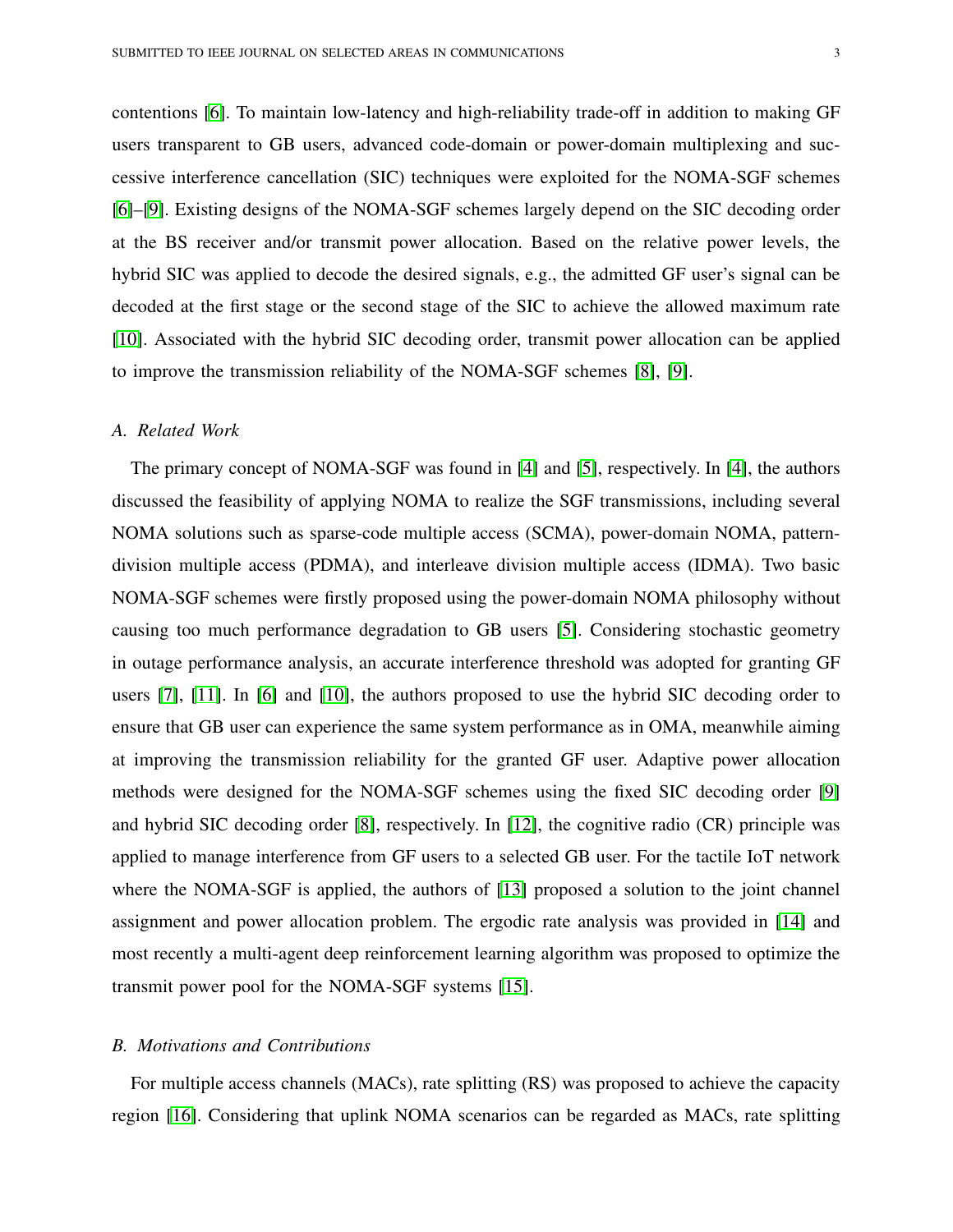multiple access (RSMA) strategies were applied to achieve the capacity region for uplink NOMA transmissions [\[17\]](#page-27-15), [\[18\]](#page-27-16). Motivated by the CR principles, we developed the adaptive power allocation method for the RSMA to guarantee the QoS requirements of the paired uplink users [\[18\]](#page-27-16). For the uplink single-input multiple-output (SIMO) NOMA systems, the RS scheme was designed to ensure max-min fairness among the NOMA users [\[19\]](#page-28-0). The sum-rate of the uplink MACs was maximized with the aid of the RSMA by adjusting the users' transmit power and the BS's decoding order [\[20\]](#page-28-1). Very recently, the RS techniques were applied for multiple access in the uplink aerial networks [\[21\]](#page-28-2).

In this paper, we adopt the same uplink SGF transmission scenario originally introduced in [\[5\]](#page-27-3) and lately investigated in [\[6\]](#page-27-4). An RS strategy is proposed for the SGF transmission system to realize the RSMA assisted SGF (RSMA-SGF) scheme. We apply the RS techniques at the GF users not only for the distributed contentions but also for the SGF transmissions with the aim of improving the transmission reliability for the admitted GF user.

The main contributions of this paper are summarized as follows:

- We propose RSMA-SGF and contrast with NOMA-SGF for uplink SGF network deployments. The GF users apply the RS strategy to calculate their achievable rates and determine the corresponding back-off time for the distributed contentions. By using the RS strategy, the admitted GF user's transmission is transparent to the GB user, while the transmit power of the admitted GF user is effectively exploited to enhance its transmission reliability.
- We derive exact expression for the outage probability and its high signal-to-noise ratio (SNR) approximation to facilitate the evaluation of the outage performance for the proposed RSMA-SGF scheme. The analytical results reveal that the RSMA-SGF scheme can achieve the full multiuser diversity gain without restricting the GB and GF users' target rates to a limited value region, which is more robust than the existing NOMA-SGF schemes.
- We evaluate the accuracy of the developed analytical results and high SNR approximations via computer simulations. The impact of several system parameters on the outage performance is revealed. Compared to existing NOMA-SGF schemes, the proposed RSMA-SGF scheme achieves the best outage performance over the existing NOMA-SGF schemes. In addition, due to the capability of RSMA to achieve the capacity region of MACs, the proposed RSMA-SGF scheme works well for a wider region of the target rates than the existing NOMA-SGF schemes.

The remainder of this paper is organized as follows: Section II and Section III present the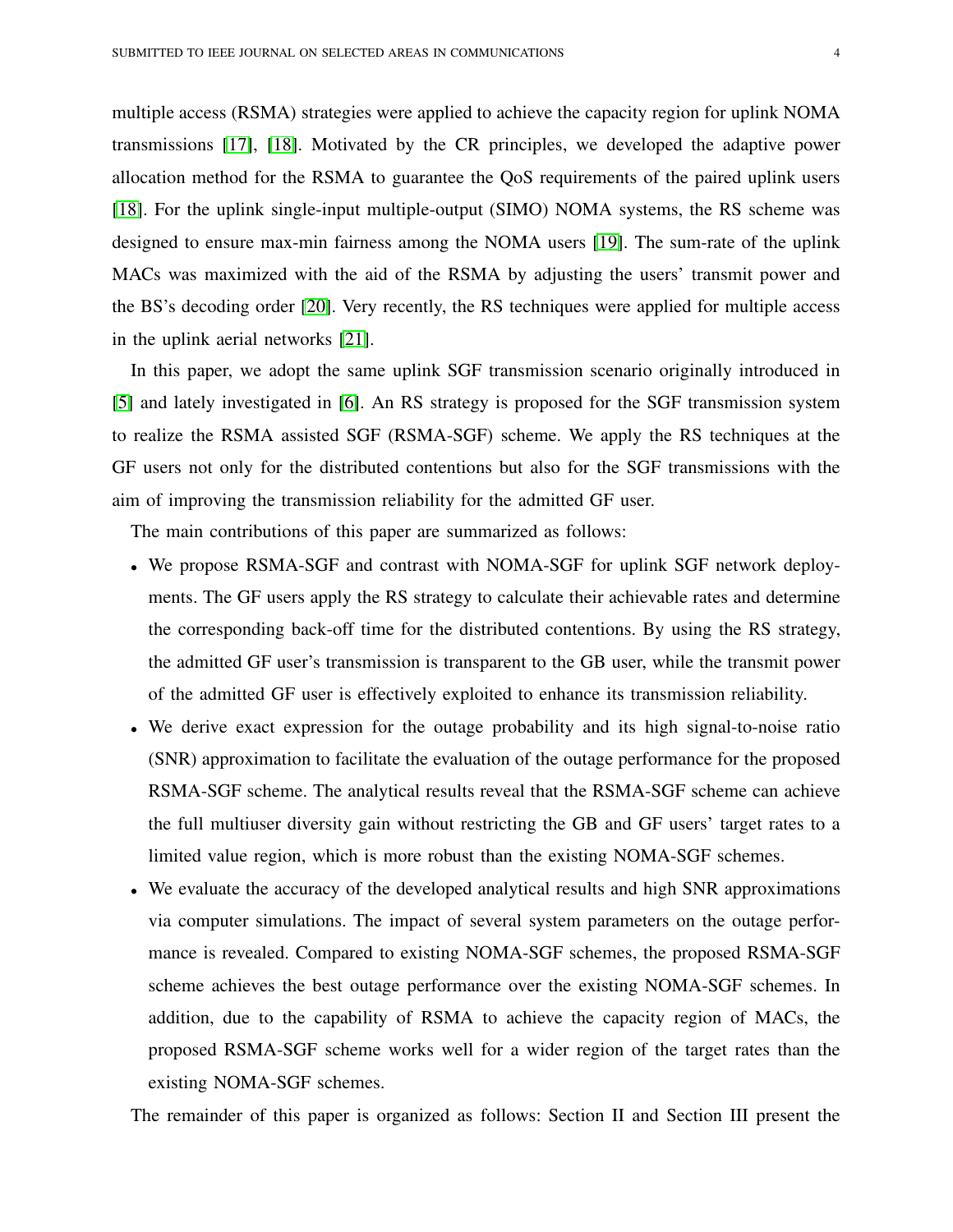



Fig. 1. An illustration of the considered NOMA-SGF system and signal model.

system model and RSMA-SGF scheme, respectively; In Section IV, the outage performance of the proposed RSMA-SGF scheme is analyzed and the high SNR approximation for the outage probability is presented; In Section V, simulation results are presented for corroborating the superior outage performance of the RSMA-SGF scheme and Section VI summarizes this work.

#### II. SYSTEM MODEL

We consider the uplink scenario in an SGF transmission system, as depicted in Fig. 1(a), where K GF users,  $\{U_1, U_2, \cdots, U_K\}$ , compete to be paired with a GB user,  $U_{\text{B}}$ , for uplink transmissions. To ensure that the admission of the GF users do not cause too much interference to the GB user, we consider that only a single user is grant access simultaneously with the GB user [\[6\]](#page-27-4). After the user contention and access admission, the paired GB and GF users share the same resource block for their uplink transmissions. Denote the GB user's channel by  $h_{\rm B}$  and the kth  $(k \in \{1, 2, ..., K\})$  GF user's channel by  $h_k$ , which are modeled as independent and identically distributed (i.i.d.) Rayleigh fading. Without loss of generality, we assume that the GF users' channel gains are ordered as

<span id="page-4-0"></span>
$$
|h_1|^2 \le |h_2|^2 \le \dots \le |h_K|^2 \tag{1}
$$

to facilitate the system performance analysis. It should be noted that the above ordering information is unavailable to the BS and all the GF users. In addition, we assume that the GB and GF users have the knowledge of their own CSI, respectively, and the BS has acquired the knowledge of the CSI of the GB user as well as its transmit power,  $P_{B}$ . In addition, the CSI of the admitted GF user is not required to be known at the BS prior to transmission. The detailed CSI acquisition procedure will be discussed in Subsection B of Section III. We assume that the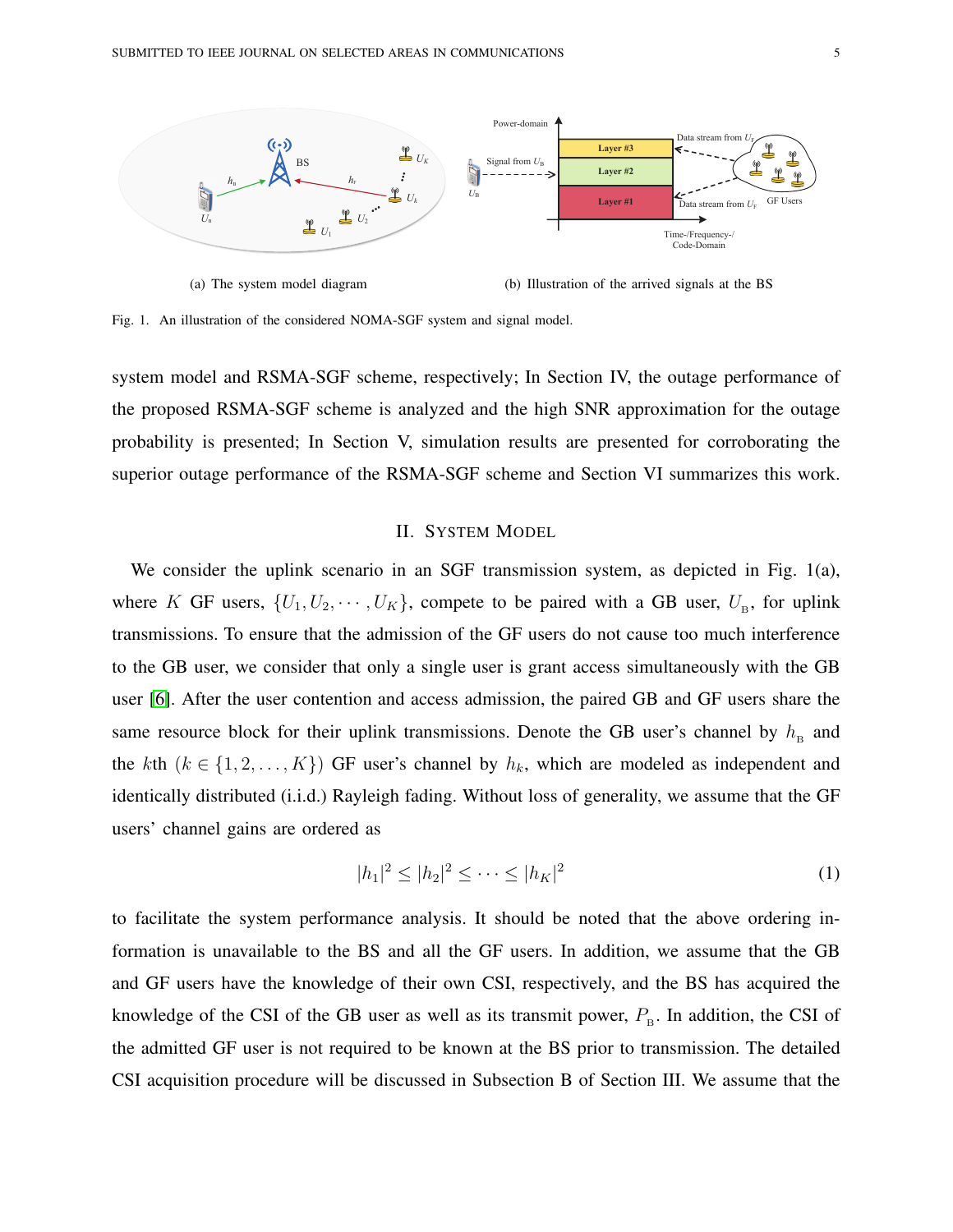channels follow a statistical fading, i.e., the channel fading coefficients keep constant during a single transmission block and can vary from one transmission block to another independently.

#### III. RATE SPLITTING MULTIPLE ACCESS ASSISTED SEMI-GRANT-FREE SCHEME

In the proposed RSMA-SGF scheme, the grant access of the GF user is transparent to the GB user. Therefore, we only consider that the RS is carried out at the GF user and the RSMA-SGF scheme is designed to improve the achievable rate of the GF user over its counterpart in a NOMA-SGF scenario where the RS is not applied.

#### *A. Signal Model*

We assume that the GF user  $U_F \in \{U_1, U_2, \cdots, U_K\}$  is admitted to transmit its signal  $x_F$  being paired with the GB user. Before the uplink transmission,  $U_{\rm F}$  splits its signal  $x_{\rm F}$  into two streams  $x_{F,1}$  and  $x_{F,2}$ . The transmit power of the admitted GF user,  $P_F$ , is allocated for the two streams according to  $\tilde{x}_F = \sqrt{\alpha P_F} x_{F,1} + \sqrt{(1-\alpha)P_F} x_{F,2}$ , where  $\alpha$  is the transmit power allocation factor satisfying  $0 \le \alpha \le 1$ . In each transmission block, the paired GB and GF users transmit their signals simultaneously to the BS and the received signal at the BS can be written as

<span id="page-5-0"></span>
$$
y = \sqrt{P_{B}}h_{B}x_{B} + \sqrt{\alpha P_{F}}h_{F}x_{F,1} + \sqrt{(1-\alpha)P_{F}}h_{F}x_{F,2} + w,
$$
\n(2)

where  $x_B$  is the GB user's signal,  $h_F \in \{h_1, h_2, \dots, h_K\}$  is the channel of the admitted GF user, and  $w$  is additive white Gaussian noise (AWGN) with zero mean and unit variance. We assume that the transmitted signal  $x_i \in \{x_{\text{B}}, x_{\text{F}}, x_{\text{F},1}, x_{\text{F},2}\}\$  is obtained by independent coding with Gaussian code book satisfying  $\mathbb{E}\{|x_i|^2\} = 1$ . As an example, we give an illustration in Fig. 1(b) for the arrived power levels at the BS, where Layers  $#1, #2,$  and  $#3$  correspond to  $\sqrt{\alpha P_{\rm F}} h_{\rm F} x_{\rm F,1}$ ,  $\sqrt{P_{\rm B}} h_{\rm B} x_{\rm B}$ , and  $\sqrt{(1-\alpha)P_{\rm F}} h_{\rm F} x_{\rm F,2}$ , respectively. In a nutshell, Layers #1, #2, and #3 are superimposed in the power-domain according to the RSMA philosophy [\[16\]](#page-27-14).

In the signal model of [\(2\)](#page-5-0), the RS is carried out only for  $0 < \alpha < 1$ . For the case of  $\alpha = 0$ or  $\alpha = 1$ , the admitted GF user transmits the signal  $x_{F,2} = x_F$  or  $x_{F,1} = x_F$  without operating in the RS mode. Consequently, the SIC decoding modes at the BS are determined by the different values of  $\alpha$ , which are discussed as follows:

• For the case of  $0 < \alpha < 1$ , the decoding order  $x_{F,1} \to x_B \to x_{F,2}$  is applied at the BS to recover the desired signals,  $x_{F,1}$ ,  $x_B$ , and  $x_{F,2}$ , sequentially [\[18\]](#page-27-16). In other words, the GB user's signal is decoded in the second stage of the SIC processing, whereas the admitted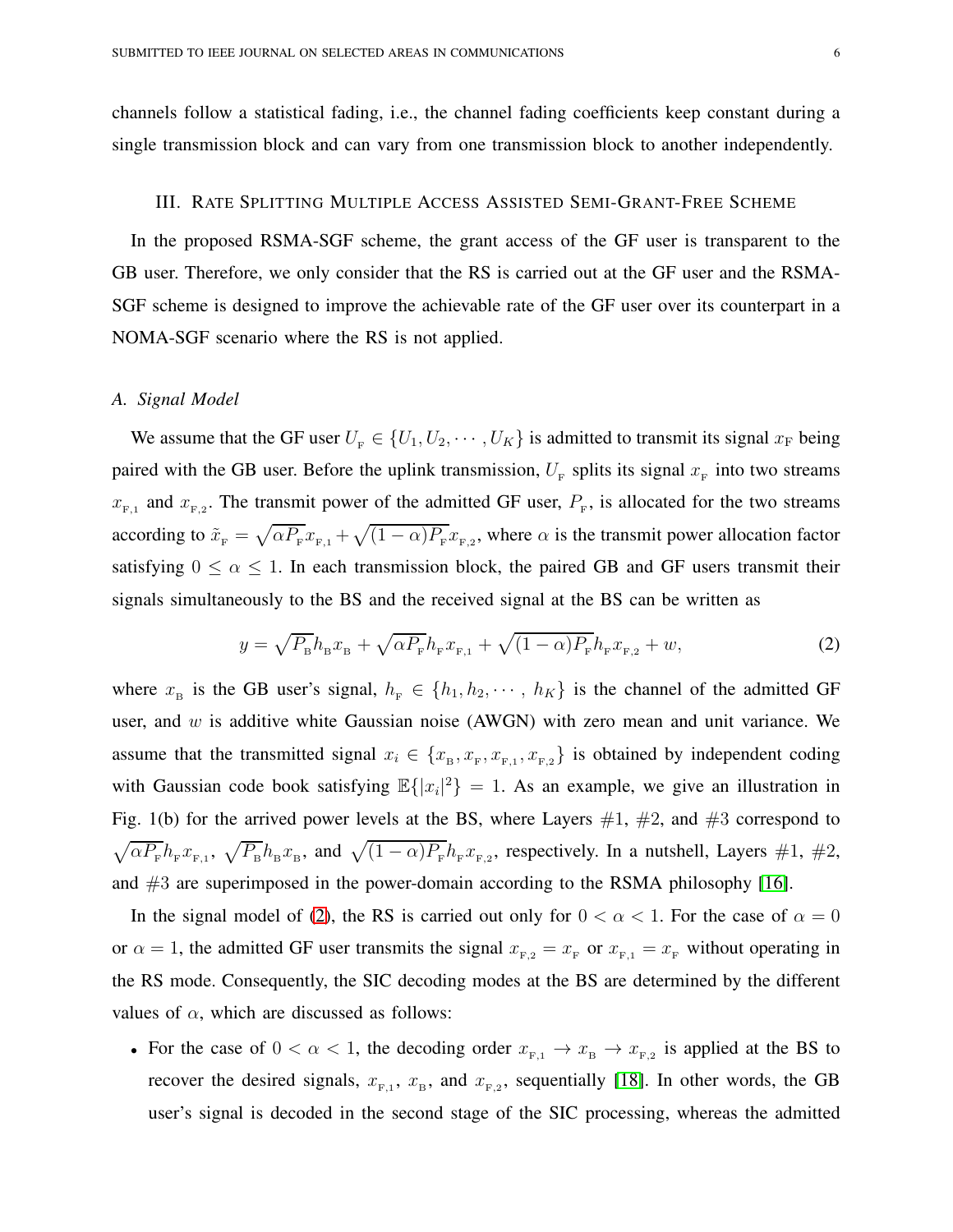GF user's streams are decoded in the first and third stages, respectively. Once the streams  $x_{F,1}$  and  $x_{F,2}$  are recovered successfully, all the information transmitted by the GF user can be retrieved at the BS. In this case, the achievable rates for transmitting  $x_{F,1}$ ,  $x_B$ , and  $x_{F,2}$ can be expressed as

<span id="page-6-0"></span>
$$
R_{F,1} = \log_2\left(1 + \frac{\alpha P_F |h_F|^2}{P_B |h_B|^2 + (1 - \alpha) P_F |h_F|^2 + 1}\right),\tag{3}
$$

$$
R_{\rm B} = \log_2\left(1 + \frac{P_{\rm B}|h_{\rm B}|^2}{(1-\alpha)P_{\rm F}|h_{\rm F}|^2 + 1}\right),\tag{4}
$$

and

$$
R_{F,2} = \log_2 \left( 1 + (1 - \alpha) P_F |h_F|^2 \right),\tag{5}
$$

respectively. For the admitted GF user, its achievable rate is given by  $R_{\rm F} = R_{\rm F,2} + R_{\rm F,2}$ .

- For the case of  $\alpha = 0$ , since the admitted GF user only transmits  $x_{F,2} = x_F$ , the decoding order  $x_{\text{B}} \to x_{\text{F}}$  is applied at the BS to recover the desired signals,  $x_{\text{B}}$  and  $x_{\text{F}}$ , sequentially. The achievable rates of the paired GB and GF users are given by  $R_B = \log_2 \left(1 + \frac{P_B |h_B|^2}{P_B |h_B|^2 + 1}\right)$  $\frac{P_\mathrm{B} |h_\mathrm{B}|^2}{P_\mathrm{F} |h_\mathrm{F}|^2+1} \bigg)$ and  $R_{\rm F} = \log_2\left(1 + P_{\rm F} |h_{\rm F}|^2\right)$ , respectively.
- For the case of  $\alpha = 1$ , the admitted GF user only transmits  $x_{F,1} = x_F$ , the decoding order  $x_F \to x_B$  is applied at the BS to recover the desired signals,  $x_F$  and  $x_B$ , sequentially. The achievable rates of the paired GF and GB users are given by  $R_F = \log_2 \left(1 + \frac{P_F |h_F|^2}{P_D |h_D|^2 + 1}\right)$  $\frac{P_{\rm F}|h_{\rm F}|^2}{P_{\rm B}|h_{\rm B}|^2+1}\bigg)$ and  $R_{\rm B} = \log_2\left(1 + P_{\rm B} |h_{\rm B}|^2\right)$ , respectively.

#### *B. RSMA-SGF Scheme*

Prior to admission, the BS broadcasts an interference threshold  $\tau$  to all the K GF users to realize the distributed contention. Recalling that the GB user's signal needs to be decoded correctly in the second stage of the SIC processing for  $0 < \alpha < 1$ , it requires that  $\log_2 \left(1 + \frac{P_B |h_B|^2}{(1 - \alpha)P_B |h_B|}\right)$  $\frac{P_\mathrm{B} |h_\mathrm{B}|^2}{(1-\alpha) P_\mathrm{F} |h_\mathrm{F}|^2 + 1} \Big) \geq$  $\hat{R}_{\rm B}$  with  $\hat{R}_{\rm B}$  denoting the GB user's target transmission rate. Therefore, the interference threshold is designed as  $\tau = \max\{0, \hat{\tau} \left( |h_{\rm B}|^2 \right) \}$ , where  $\hat{\tau} \left( |h_{\rm B}|^2 \right) = \frac{P_{\rm B} |h_{\rm B}|^2}{2 \hat{B}_{\rm B} - 1}$  $\frac{\sum_{B}^{R} |n_B|}{2^{\hat{R}_{B}}-1} - 1$  denotes the maximum interference power allowed by the GB user's QoS requirements. In the proposed RSMA-SGF scheme, the GF user that achieves the allowed maximum  $R_F$  will be admitted for transmissions.

The admission procedure of the RSMA-SGF scheme consists of the following steps:

- The BS broadcasts pilot signal to assist the GB and GF users to estimate their channels.
- The GB user feeds back its transmission power  $P_{\rm B}$  and CSI  $h_{\rm B}$  to the BS.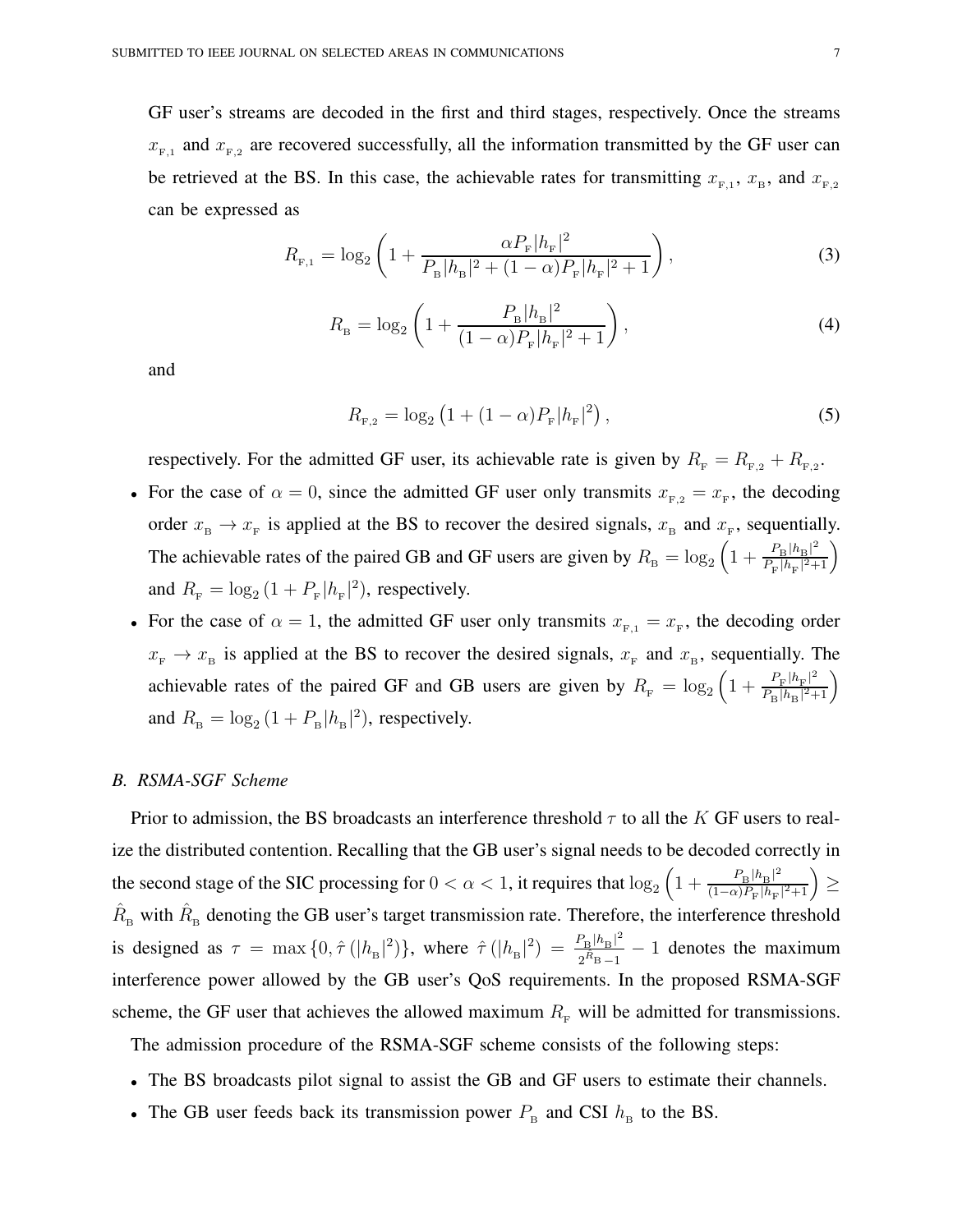- The BS calculates the interference threshold  $\tau$  and broadcasts it to all the K GF users.
- Each GF user calculates its achievable rate and determines the associated backoff time.
- Through the distributed contention, the GF user that has the minimum backoff time is admitted.

According to the relationship between  $P_{\rm F} |h_k|^2$  and  $\tau$ , the K GF users are categorized into two groups and determine their achievable rates as in the following:

- Group I: In this group, the received signal power at the BS corresponding to the  $U_k$ 's transmission is less than or equal to  $\tau$ , i.e.,  $P_{\rm F} |h_k|^2 \leq \tau$ . To achieve the allowed maximum transmission rate,  $U_k$  does not conduct RS and transmits its signal directly by setting  $\alpha = 0$ . At the BS receiver, the decoding for the GB user's signal is carried out at the first stage of the SIC processing, while the decoding for the  $U_k$ 's signal is carried out at the second stage, which yields the achievable rate  $R_{I,k} = \log_2(1 + P_{F} |h_k|^2)$  for the  $U_k$ 's transmission.
- Group II: In this group, the received signal power at the BS corresponding to the  $U_k$ 's transmission is larger than  $\tau$ , i.e.,  $P_{\rm F} |h_k|^2 > \tau$ . For the GF user  $U_k$  in this group, RS is carried out for its transmission by setting  $\alpha = 1 - \frac{7}{R+R}$  $\frac{\tau}{P_{\rm F}|h_k|^2}$ , which yields the achievable rate  $\log_2(1+\tau)$  for transmitting  $x_{F,2}$ . Substituting  $\alpha = 1 - \frac{\tau}{P_F |I|}$  $\frac{\tau}{P_{\rm F}|h_k|^2}$  into [\(3\)](#page-6-0), the achievable rate for transmitting  $x_{F,1}$  can be determined and the total achievable rate for the  $U_k$ 's transmission can be written as  $R_{\text{II},k} = \log_2 \left( 1 + \frac{P_{\text{F}} |h_k|^2 - \tau}{P_{\text{D}} |h_{\text{D}}|^2 + \tau + \tau^2} \right)$  $\frac{P_{\rm F} |h_k|^2 - \tau}{P_{\rm B} |h_{\rm B}|^2 + \tau + 1} + \log_2(1 + \tau).$

Based on the above discussions, the achievable rate of  $U_k$  is given by

$$
R_k = \begin{cases} R_{\text{I},k}, & P_{\text{F}} |h_k|^2 \le \tau \\ R_{\text{II},k}, & P_{\text{F}} |h_k|^2 > \tau \end{cases},
$$
\n(6)

In order to guarantee that the GB user can attain the same outage performance as in OMA, the admitted GF user in Group II is allowed to transmit its signal only when  $R_k \ge \hat{R}_{\rm F}$ , where  $\hat{R}_{\rm F}$ denotes the target transmissions rate of all the GF users; Otherwise, the GF user in Group II keeps silent during the transmissions. In this way, the failure of decoding  $x_{F,1}$  in the first stage of the SIC processing can be avoided, while the GB user still experiences the same performance as in OMA. To realize distributed contention, the backoff time of  $U_k$  is set to be inversely proportional to its achievable rate [\[22\]](#page-28-3)–[\[24\]](#page-28-4). Thus, the GF user with the largest  $R_k$  will be granted access in a distributed manner.

**Remark 1:** Since  $R_{1,k}$  is monotonically increasing with respect to  $|h_k|^2$  while  $|h_1|^2 \leq |h_2|^2 \leq$  $\cdots \le |h_K|^2$ , the GF user having the largest  $|h_k|^2$  in Group I will be granted access if Group II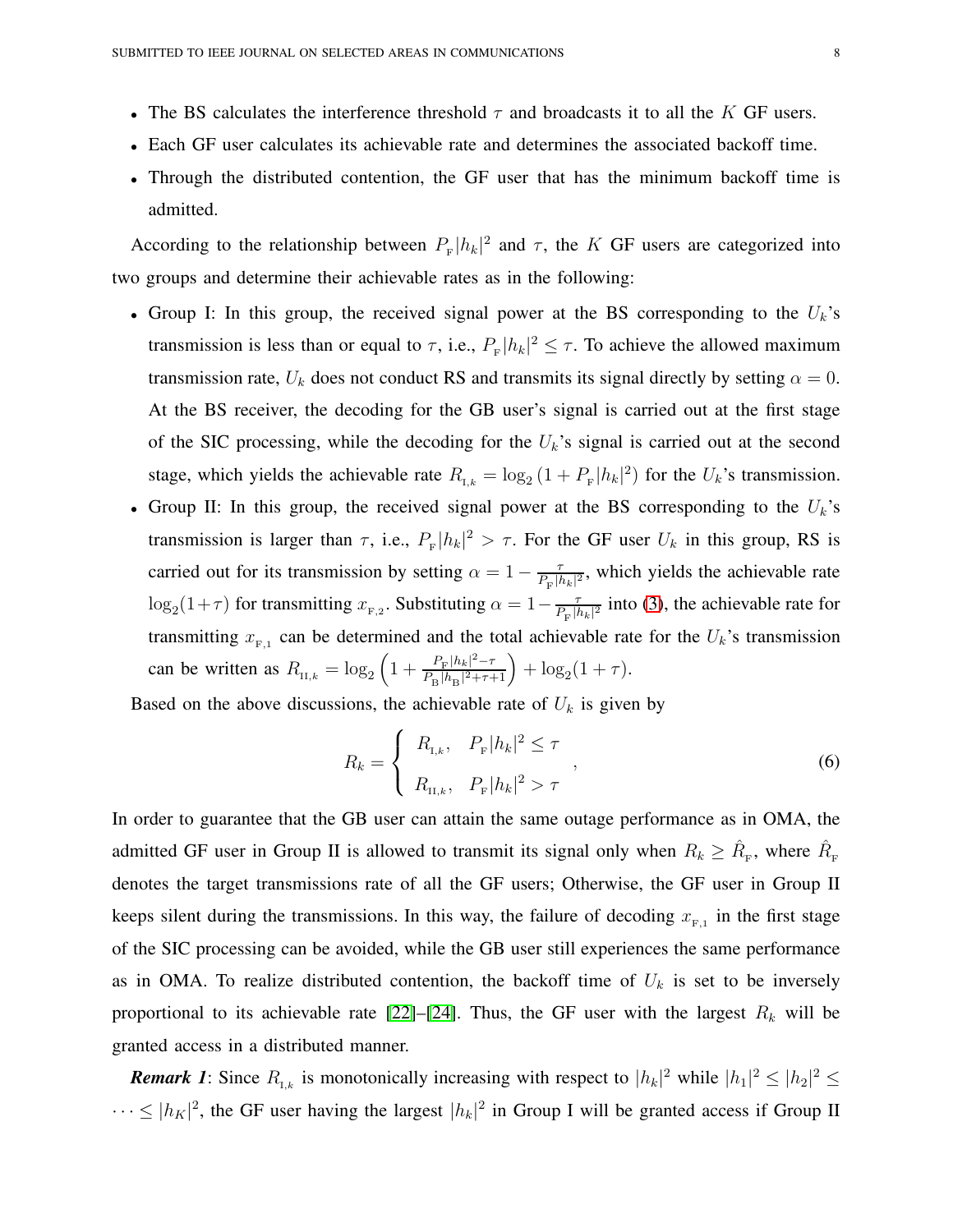is empty. Similarly, the GF user having the largest  $|h_k|^2$  in Group II will be granted access if Group I is empty. When both Group I and Group II are not empty, a single user has the chance of being granted access since that  $R_{II,k} > R_{I,k}$  always holds based on the fact  $R_{I,k} \leq \log_2(1+\tau)$ . Therefore, in the proposed RSMA-SGF scheme, only a single user who has the largest  $|h_k|^2$  will be granted access and the backoff time of all the  $K$  GF users can be directly set to be inversely proportional to their channel gains, respectively.

*Remark 2*: If all the GF users are in Group I under the condition that  $\tau > 0$ , the admitted GF user will set  $\alpha = 0$ . When  $\tau = 0$  occurs, i.e., the GB user cannot guarantee its QoS requirements, all the GF users are in Group II and the admitted GF user will set  $\alpha = 1$ . For the cases of  $\alpha = 0$ and  $\alpha = 1$ , the admitted GF user does not carry out the RS for the transmissions and transmits its signal  $x_F$  directly. Besides,  $R_{\text{II},k} = \log_2\left(1 + \frac{P_F|h_k|^2}{P_B|h_B|^2}\right)$  $\frac{P_{\rm F}|h_k|^2}{P_{\rm B}|h_{\rm B}|^2+1}$  when  $\tau = 0$  occurs.

*Remark 3*: If a GF user in Group II is to be admitted, it keeps silent during the transmissions when  $R_F < \hat{R}_F$ . In this case, although the GF user suffers an outage event due to its silent behavior, the GB user occupies the granted resource blocks solely, i.e., the GB user transmits its signal as in an OMA scenario. Recalling that the admitted GF user in Group I also does not affect the outage performance of the GB user compared to that in OMA, the proposed RSMA-SGF scheme results in the same outage performance for the GB user as in OMA.

#### IV. OUTAGE PERFORMANCE

In the proposed RSMA-SGF scheme, the admission of the GF user is transparent to the GB user whose performance is the same as in OMA. Thus, we mainly focus on the outage performance of the admitted GF user. In this section, we derive closed-form analytical expression for the outage probability of the admitted GF user. Then, its asymptotic outage performance is investigated in the high SNR region.

To characterize the outage performance, we denote the event that there are  $k$  GF users in Group I by  $E_k$ , which can be explicitly expressed by

$$
E_k = \left\{ |h_k|^2 \le \frac{\tau}{P_{\rm F}}, |h_{k+1}|^2 > \frac{\tau}{P_{\rm F}} \right\} \tag{7}
$$

for  $1 \leq k \leq K - 1$ . Furthermore, we denote the two extreme events with no user in Group I and Group II by  $E_0 = \left\{ |h_1|^2 > \frac{\tau}{R} \right\}$  $P_{\rm F}$ } and  $E_K = \left\{ |h_K|^2 < \frac{\tau}{R} \right\}$  $P_{\rm F}$  $\}$ , respectively.

When the event  $E_k$  (1 ≤ k ≤ K − 1) occurs, Group II contains the  $K - k$  GF users among them who has the largest achievable rate will be admitted. For this case, the achievable rate of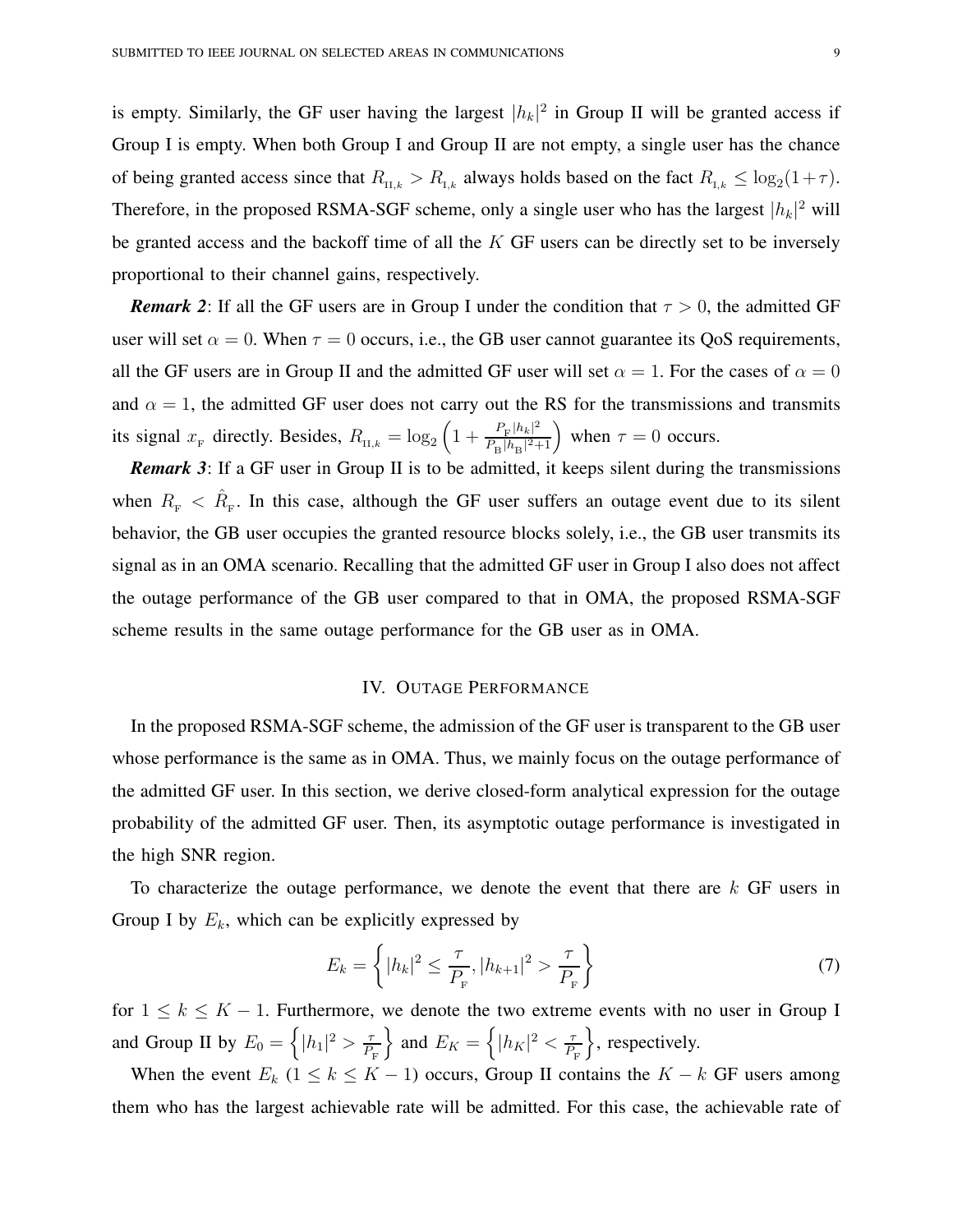the admitted GF user is given by  $\max\{R_{\text{II},m}, k < m \leq K\}$ . If  $\max\{R_{\text{II},m}, k < m \leq K\} < \hat{R}_{\text{F}}$ , an outage event happens for  $E_k$ . As such, the outage events for  $E_0$  and  $E_K$  can be defined. Therefore, the outage probability experienced by the admitted GF user can be expressed as

$$
P_{\text{out}} = \Pr\left(E_0, \max\{R_{\text{II},m}, 1 \le m \le K\} < \hat{R}_{\text{F}}\right) + \sum_{k=1}^{K-1} \Pr\left(E_k, \max\{R_{\text{II},m}, k < m \le K\} < \hat{R}_{\text{F}}\right) + \Pr\left(E_K, \max\{R_{\text{I},m}, 1 \le m \le K\} < \hat{R}_{\text{F}}\right). \tag{8}
$$

Because the grant-free users' channel gains are ordered as in [\(1\)](#page-4-0) while  $R_{I,k}$  and  $R_{II,k}$  are monotonically increasing with respect to  $|h_k|^2$ , the outage probability can be simplified as follows:

<span id="page-9-1"></span>
$$
P_{\text{out}} = \Pr\left(E_0, R_{\text{II},K} < \hat{R}_{\text{F}}\right) + \sum_{k=1}^{K-1} \Pr\left(E_k, R_{\text{II},K} < \hat{R}_{\text{F}}\right) + \Pr\left(E_K, R_{\text{I},K} < \hat{R}_{\text{F}}\right). \tag{9}
$$

Define  $\epsilon_{\rm B} \triangleq 2^{\hat{R}_{\rm B}} - 1$ ,  $\epsilon_{\rm F} \triangleq 2^{\hat{R}_{\rm F}} - 1$ ,  $\eta_{\rm B} \triangleq \frac{\epsilon_{\rm B}}{P_{\rm B}}$  $\frac{\epsilon_B}{P_B}$ , and  $\eta_F \triangleq \frac{\epsilon_F}{P_F}$  $\frac{\epsilon_F}{P_F}$ , we have

$$
\tau = \max\left\{0, \frac{|h_{\rm B}|^2}{\eta_{\rm B}} - 1\right\} = 0\tag{10}
$$

when  $|h_{\rm B}|^2 < \eta_{\rm B}$ . Therefore, the outage probability experienced by the admitted GF user can be rewritten as follows:

<span id="page-9-0"></span>
$$
P_{\text{out}} = \underbrace{\Pr\left(E_{0}, |h_{\text{B}}|^{2} > \eta_{\text{B}}, R_{\text{II},K} < \hat{R}_{\text{F}}\right)}_{Q_{0}} + \underbrace{\sum_{k=1}^{K-1} \underbrace{\Pr\left(E_{k}, |h_{\text{B}}|^{2} > \eta_{\text{B}}, R_{\text{II},K} < \hat{R}_{\text{F}}\right)}_{Q_{k}} + \underbrace{\Pr\left(E_{K}, |h_{\text{B}}|^{2} > \eta_{\text{B}}, R_{\text{II},K} < \hat{R}_{\text{F}}\right)}_{Q_{K}} + \underbrace{\Pr\left(E_{K}, |h_{\text{B}}|^{2} > \eta_{\text{B}}, R_{\text{II},K} < \hat{R}_{\text{F}}\right)}_{Q_{K+1}}.
$$
\n(11)

For the proposed RSMA-SGF scheme, the following theorem provides an exact expression for the outage probability experienced by the admitted GF user.

*Theorem 1:* Assume that  $K \geq 2$ , the outage probability experienced by the admitted GF user is given by

$$
P_{\text{out}} = \frac{\varphi_0}{K(K-1)} \sum_{\ell=0}^{K} {K \choose \ell} (-1)^{\ell} \mu_1 \nu(0, \mu_2)
$$
  
+ 
$$
\sum_{k=1}^{K-2} \varphi_k \sum_{n=0}^{K-k} {K-k \choose n} (-1)^n \sum_{\ell=0}^{k} {k \choose \ell} (-1)^{\ell} e^{\frac{\ell}{P_{\text{F}}}} \mu_3 \nu(\ell, \mu_4)
$$
  
+ 
$$
\frac{\varphi_0}{K-1} \sum_{\ell=0}^{K-1} {K-1 \choose \ell} (-1)^{\ell} e^{\frac{\ell}{P_{\text{F}}}} \left( e^{\frac{1}{P_{\text{F}}}} \nu(\ell, \mu_5) - e^{-\frac{\epsilon_{\text{B}} + \epsilon_{\text{F}} + \epsilon_{\text{B}} \epsilon_{\text{F}}}{P_{\text{F}}}} \nu(\ell, \mu_6) \right)
$$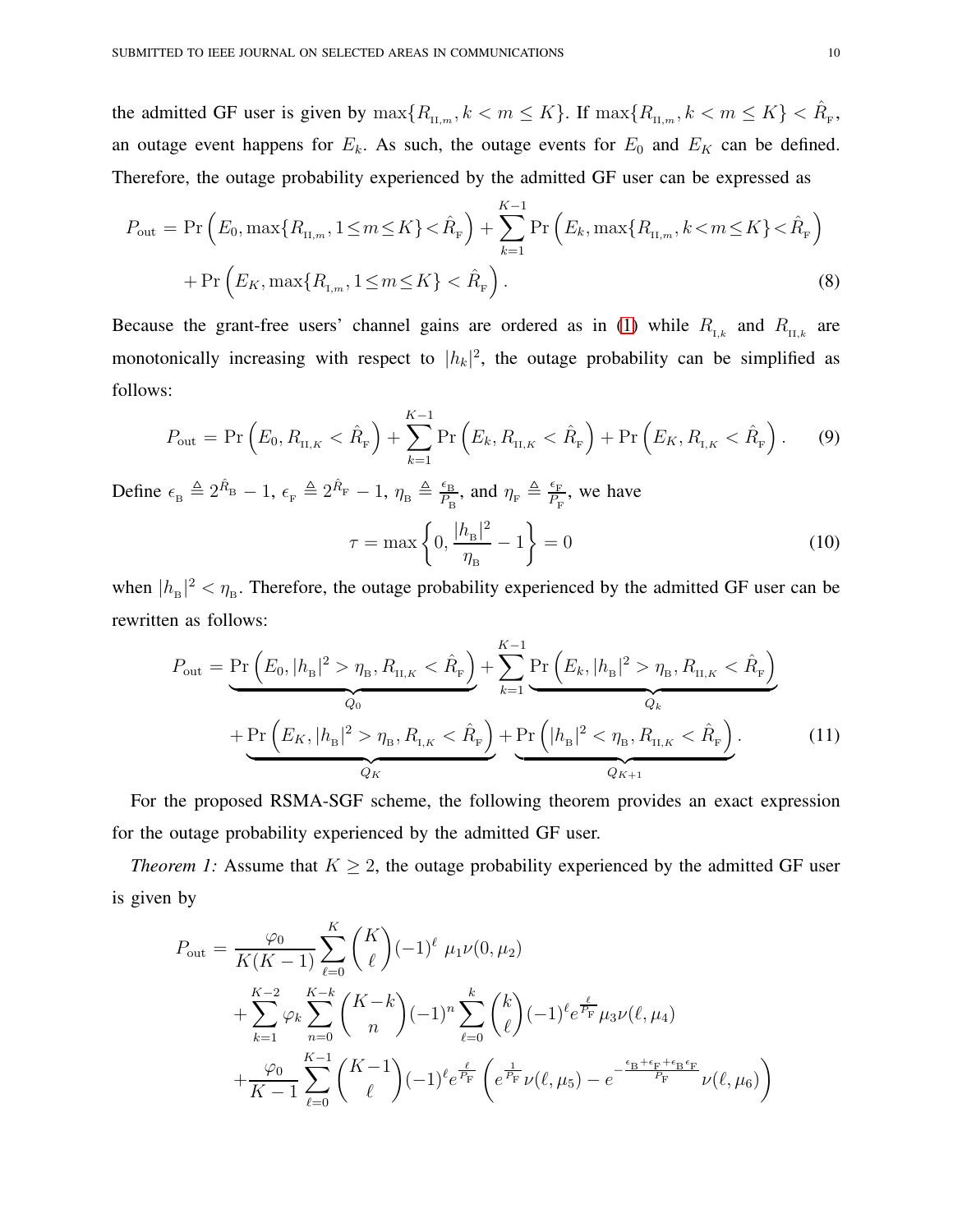$$
+\sum_{\ell=0}^{K} {K \choose \ell} (-1)^{\ell} e^{\frac{\ell}{P_{\rm F}}} \nu(\ell,0) + (1 - e^{-\eta_{\rm F}})^{K} e^{-\eta_{\rm B}(1 + \epsilon_{\rm F})} + \sum_{\ell=0}^{K} {K \choose \ell} (-1)^{\ell} e^{-\ell \eta_{\rm F}} \frac{1 - e^{-(1 + \ell \eta_{\rm F} P_{\rm B}) \eta_{\rm B}}}{1 + \ell \eta_{\rm F} P_{\rm B}},
$$
\n(12)

where 
$$
\mu_1 = e^{\frac{K - \ell(1 + \epsilon_B)(1 + \epsilon_F)}{P_F}}, \ \mu_2 = \frac{K - \ell}{P_F \eta_B} - \frac{P_B \ell}{P_F}, \ \mu_3 = e^{\frac{K - k - n\left(1 + \epsilon_B\right)\left(1 + \epsilon_F\right)}{P_F}}, \ \mu_4 = \frac{K - k - n}{P_F \eta_B} - \frac{n P_B}{P_F},
$$
  
\n $\mu_5 = \frac{1}{P_F \eta_B}, \ \mu_6 = -\frac{P_B}{P_F}, \ \varphi_0 = \frac{K!}{(K - 2)!}, \ \varphi_k = \frac{K!}{k!(K - k)!} \text{ for } 1 \le k \le K - 2, \text{ and}$   
\n
$$
\nu(\ell, \mu) = \begin{cases}\n\epsilon_F \eta_B, & \text{if } \mu = -1 - \frac{\ell}{P_F \eta_B}, \\
\frac{e^{-\eta_B \left(\frac{\ell}{P_F \eta_B} + \mu + 1\right)} - e^{-\eta_B (1 + \epsilon_F) \left(\frac{\ell}{P_F \eta_B} + \mu + 1\right)}}{\frac{\ell}{P_F \eta_B} + \mu + 1}, & \text{otherwise.}\n\end{cases}
$$
\n(13)

*Proof:* See Appendix A.

*Remark 4:* Recalling the relationships between the upper and lower bounds on the channel gains for deriving  $Q_k$  ( $0 \le k \le K$ ) as in Appendix A, the corresponding upper bound is always larger than the corresponding lower bound when  $|h_{\rm B}|^2 < \eta_{\rm B}(1+\epsilon_{\rm F})$  without requiring any additional constraints on  $\epsilon_B$  and  $\epsilon_F$ . Therefore, the derived expression in Theorem 1 for the outage probability holds for all the feasible values of  $\epsilon_B$  and  $\epsilon_F$ . On the contrary, the outage probability expression derived for the NOMA-SGF scheme as in [\[6\]](#page-27-4) holds only for  $\epsilon_{\rm B} \epsilon_{\rm F} < 1$ , which restricts the target rate pair  $(\hat{R}_{\rm B}, \hat{R}_{\rm F})$  under which the outage floor can be avoided. In the case of  $\epsilon_{\text{B}}\epsilon_{\text{F}} \geq 1$ , the admitted GF user in the NOMA-SGF scheme exhibits an outage floor, whereas this is not the case in the proposed RSMA-SGF scheme. As it will be verified by the simulation results in Section V, the RSMA-SGF scheme outperforms the NOMA-SGF scheme in terms of the outage probability for all the feasible values of  $\epsilon_B$  and  $\epsilon_F$ .

**Remark 5:** Due to the fact that different  $Q_k$ s involve different order statistics, the resulted outage probability expression shown in Theorem 1 is complicated. For example,  $Q_0$  is a function of three channel gains,  $|h_{\rm B}|^2$ ,  $|h_1|^2$ , and  $|h_K|^2$ , whereas  $Q_k$  ( $1 \le k \le K - 2$ ) is a function of four channel gains,  $|h_{\rm B}|^2$ ,  $|h_k|^2$ ,  $|h_{k+1}|^2$ , and  $|h_K|^2$ . Although  $|h_{\rm B}|^2$  is independent of  $|h_k|^2$  $(1 \le k \le K)$ ,  $|h_k|^2$ s are dependent order statistics with  $1 \le k \le K$ , which makes the expression even more involved. Fortunately, insightful approximations at high SNR can be obtained as shown in Theorem 2.

When there is only a single GF user in the considered system, it is paired with the GB user without the distributed contention. In this case, the outage probability experienced by the single

L.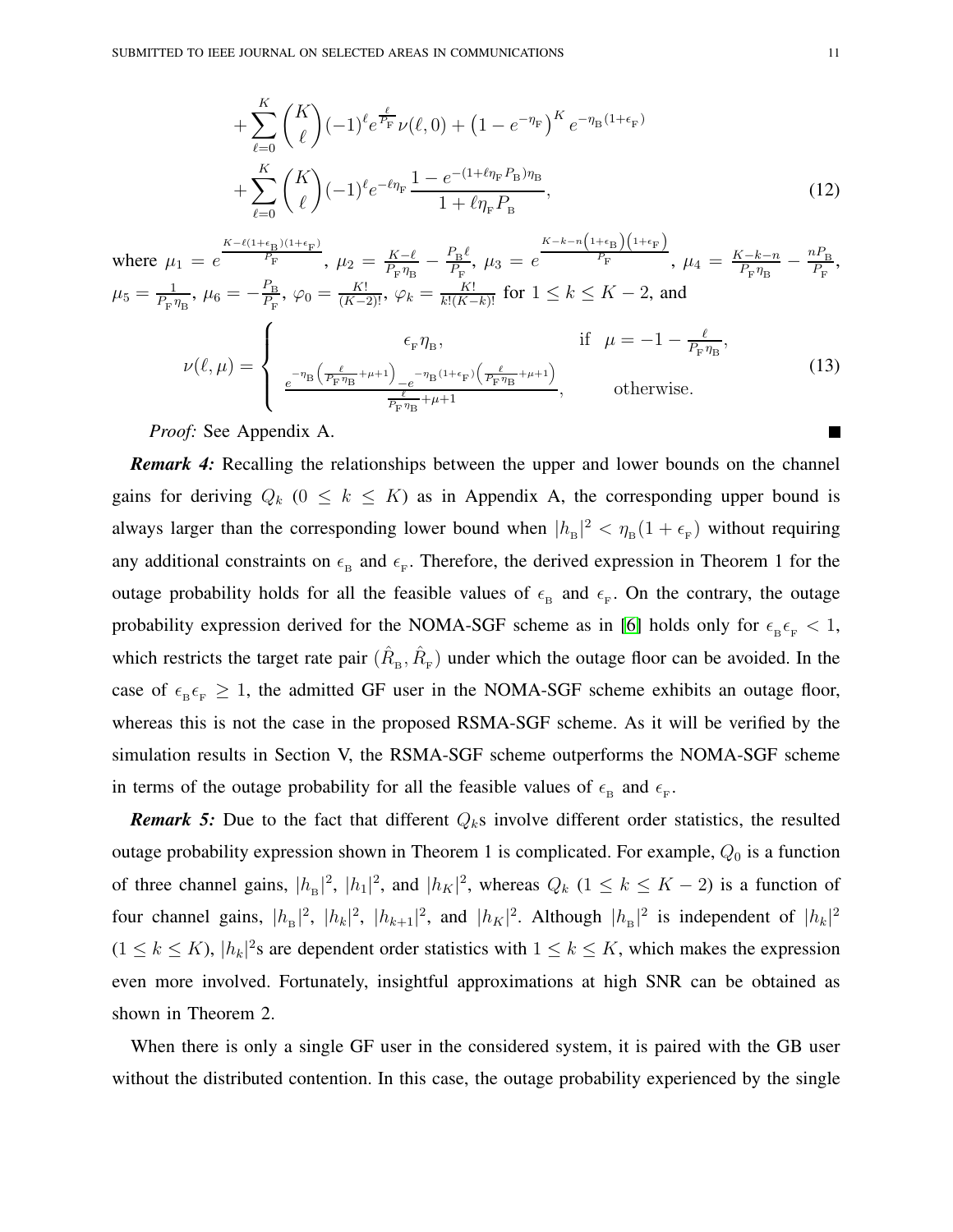GF user can be written as

<span id="page-11-0"></span>
$$
P_{\text{out}} = \Pr\left(|h_{\text{B}}|^2 > \eta_{\text{B}}, |h_1|^2 > \frac{\tau}{P_{\text{F}}}, R_{\text{II},1} < \hat{R}_{\text{F}}\right) + \Pr\left(|h_{\text{B}}|^2 > \eta_{\text{B}}, |h_1|^2 < \frac{\tau}{P_{\text{F}}}, R_{\text{I},1} < \hat{R}_{\text{F}}\right) + \Pr\left(|h_{\text{B}}|^2 < \eta_{\text{B}}, R_{\text{II},1} < \hat{R}_{\text{F}}\right).
$$
\n(14)

By applying the similar steps as in the proof for Theorem 1, the outage probability experienced by a single GF user can be obtained straightforwardly as shown in the following corollary.

*Corollary 1:* Assume that  $K = 1$ , the outage probability experienced by the single GF user can be expressed as follows:

$$
P_{\text{out}} = 1 - e^{-\frac{\epsilon_{\text{B}} + \epsilon_{\text{F}} + \epsilon_{\text{B}} \epsilon_{\text{F}}}{P_{\text{F}}}} \nu(0, \mu_{6}) - e^{-\eta_{\text{F}} - \eta_{\text{B}}(1 + \epsilon_{\text{F}})} - \frac{e^{-\eta_{\text{F}}}(1 - e^{-\eta_{\text{B}} - \epsilon_{\text{B}}\eta_{\text{F}}})}{1 + P_{\text{B}}\eta_{\text{F}}}.
$$
 (15)

*Remark 6:* For the case of the single GF user, the above expression for the outage probability also holds for all the feasible values of  $\epsilon_B$  and  $\epsilon_F$ . As a result, the single GF user does not experience an outage floor when  $\epsilon_{\text{B}} \epsilon_{\text{F}} \geq 1$ , which will be verified by the simulation results in Section V.

*Theorem 2:* Assume that  $K \geq 2$  and  $P_{\text{B}} = P_{\text{F}} \to \infty$ , the outage probability experienced by the admitted GF user can be approximated at high SNR as follows:

$$
P_{\text{out}} \approx \frac{\varphi_0 \epsilon_{\text{B}} (1 + \epsilon_{\text{B}})^K}{P_{\text{F}}^{K+1} K(K-1)} \sum_{\ell=0}^K \binom{K}{\ell} \frac{(-1)^{\ell}}{\ell+1} \left( (1 + \epsilon_{\text{F}})^{K+1} - (1 + \epsilon_{\text{F}})^{K-\ell} \right)
$$
  
+ 
$$
\frac{\varphi_k \epsilon_{\text{B}} (1 + \epsilon_{\text{B}})^{K-k} (-1)^k}{P_{\text{F}}^{K+1}} \sum_{n=0}^{K-k} \binom{K-k}{n} (-1)^n (1 + \epsilon_{\text{F}})^{K-k-n}
$$
  

$$
\times \sum_{\ell=0}^k \binom{k}{\ell} (-1)^{\ell} \frac{(1 + \epsilon_{\text{F}})^{n+\ell+1} - 1}{n+\ell+1} + \frac{\varphi_0 \epsilon_{\text{B}} \epsilon_{\text{F}}^K (1 + \epsilon_{\text{B}}) (1 + \epsilon_{\text{F}})}{P_{\text{F}}^{K+1} K(K-1)}
$$
  
- 
$$
\frac{\varphi_0 \epsilon_{\text{F}}^K (\epsilon_{\text{B}}^{-1} + 1) (K(1 + \epsilon_{\text{F}}) + 1)}{P_{\text{F}}^{K+1} K(K-1)(K+1)} + \frac{\epsilon_{\text{B}} \epsilon_{\text{F}}^{K+1}}{(K+1) P_{\text{F}}^{K+1}} + \frac{\epsilon_{\text{F}}^K}{P_{\text{F}}^K} - \frac{\epsilon_{\text{B}} \epsilon_{\text{F}}^K (1 + \epsilon_{\text{F}})}{P_{\text{F}}^{K+1}}
$$
  
+ 
$$
\frac{\epsilon_{\text{F}}^K \left( (1 + \epsilon_{\text{B}})^{K+1} - 1 \right)}{P_{\text{F}}^{K+1} (K+1)} - \frac{\epsilon_{\text{F}}^K \left( (\epsilon_{\text{B}} (K+1) - 1)(1 + \epsilon_{\text{B}})^{K+1} + 1 \right)}{P_{\text{F}}^{K+2} (K+2)(K+1)}.
$$
(16)

*Proof:* See Appendix B.

From the results in Theorem 2, we can see that there is one term in  $P_{\text{out}}$  being proportional to  $\frac{1}{P_F^K}$ , while the other terms are proportional to  $\frac{1}{P_F^{K+1}}$  or  $\frac{1}{P_F^{K+2}}$ . Therefore, we have the following corollary.

*Corollary 2:* Assuming that  $K \geq 2$  and  $P_F = P_B \rightarrow \infty$ , the outage probability experienced by the GF user can be further approximated as  $\frac{\epsilon_F^K}{P_F^K}$  and a diversity gain of K is achievable for the proposed RSMA-SGF scheme.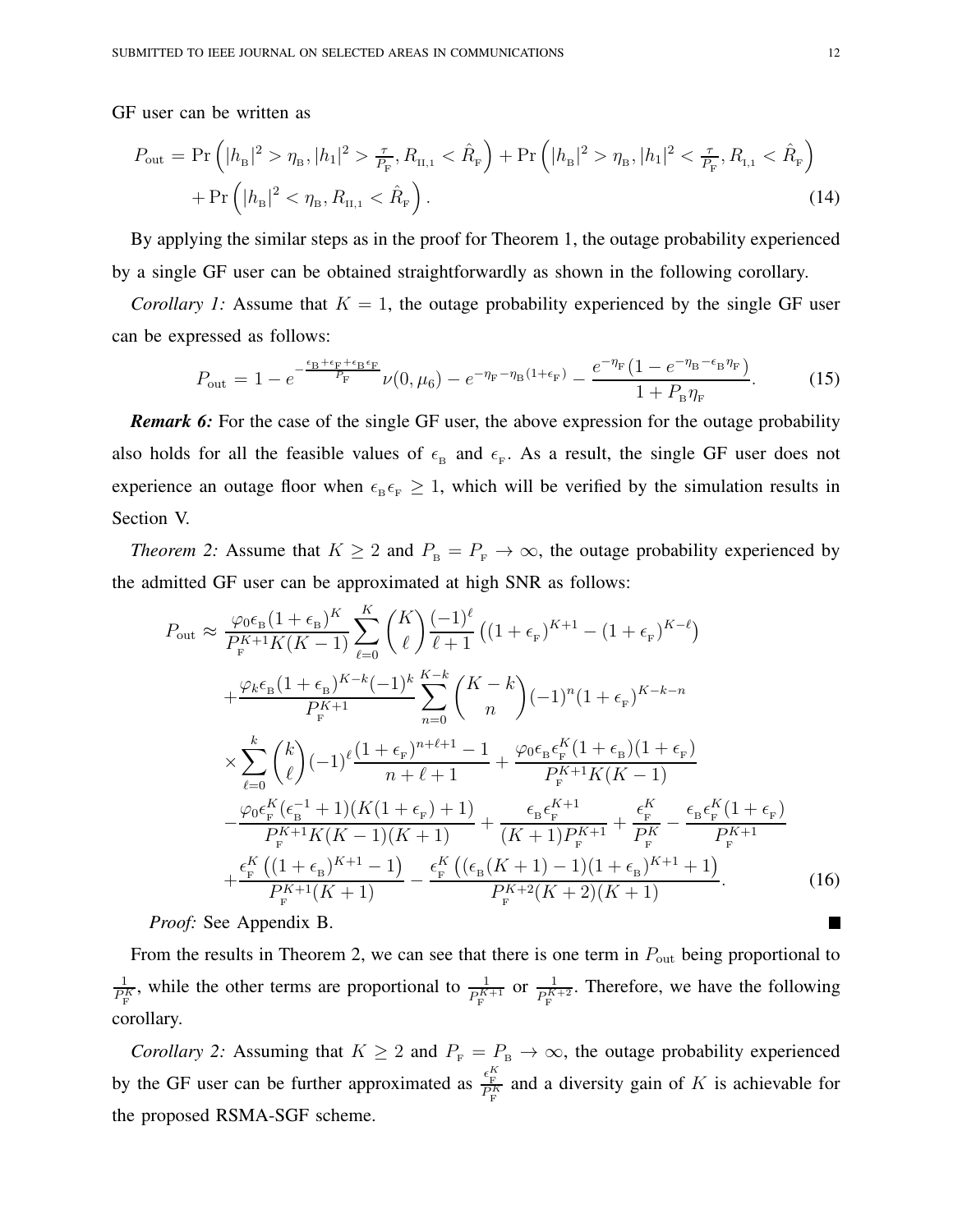As a result, the RSMA-SGF scheme can achieve the diversity gain K irrespective of  $\epsilon_{\rm B} \epsilon_{\rm F} \ge 1$ . *Corollary 3:* Assume that  $K = 1$ , the outage probability experienced by the single GF user can be approximated as follows:

$$
P_{\text{out}} \approx \epsilon_{\text{F}} P_{\text{F}}^{-1}.
$$
\n(17)

*Proof:* See Appendix C.

*Remark 7:* Corollaries 2 and 3 demonstrate that the proposed RSMA-SGF scheme not only avoids an outage floor, but also ensures an achievable diversity gain proportional to the number of the GF users who participate in the distributed contention. In addition, the diversity gain is achievable irrespective of the values of  $\epsilon_B$  and  $\epsilon_F$ , whereas the existing QoS-Guaranteed SGF (QoS-SGF) scheme requires that  $\epsilon_{\rm B} \epsilon_{\rm F} < 1$  to achieve the diversity gain [\[6\]](#page-27-4). Thus, compared to the QoS-SGF scheme, the RSMA-SGF scheme provides a wide ranges of target rates to achieve the diversity gain.

*Corollary 4:* The RSMA-SGF scheme avoids an outage floor without restricting the target rates to a limited value region.

*Proof:* See Appendix D.

#### V. SIMULATION RESULTS

In this section, we present computer simulation results to verify the accuracy of the developed analytical results and clarify the outage performance achieved by the proposed RSMA-SGF scheme. For the purpose of comparison, two existing NOMA-SGF schemes, namely, the QoS-SGF scheme [\[6\]](#page-27-4) and power control-aided SGF (denoted by PC-SGF) scheme [\[8\]](#page-27-7), are chosen as the benchmarking schemes. It is noted that the hybrid SIC decoding order was applied in both the QoS-SGF and PC-SGF schemes to enhance the outage performance [\[6\]](#page-27-4), [\[8\]](#page-27-7). In addition, the optimized power control was adopted in the PC-SGF scheme [\[8\]](#page-27-7). In the simulation, the unit for measuring the transmission data rate and target rate is bits per channel use (BPCU).

In Fig. 2, the outage performance achieved by the proposed RSMA-SGF scheme is compared with the QoS-SGF and PC-SGF schemes for various choices of the target rate pair  $\{\hat{R}_{\rm B}, \hat{R}_{\rm F}\}\.$  In particular, we set  $P_F = \frac{P_B}{10}$  in Fig. 2 to reflect the scenarios in which the channel conditions of the GF users are weaker than that of the GB user. In Figs. 2(a) and 2(b), we set the target rate pairs as  $\{\hat{R}_{\scriptscriptstyle{\rm B}}=1.5$  BPCU,  $\hat{R}_{\scriptscriptstyle{\rm F}}=2$  BPCU} and  $\{\hat{R}_{\scriptscriptstyle{\rm B}}=2$  BPCU,  $\hat{R}_{\scriptscriptstyle{\rm F}}=1.5$  BPCU}, respectively, to indicate that the GB user has a larger or smaller target rate than that of the GF users. From

Г

П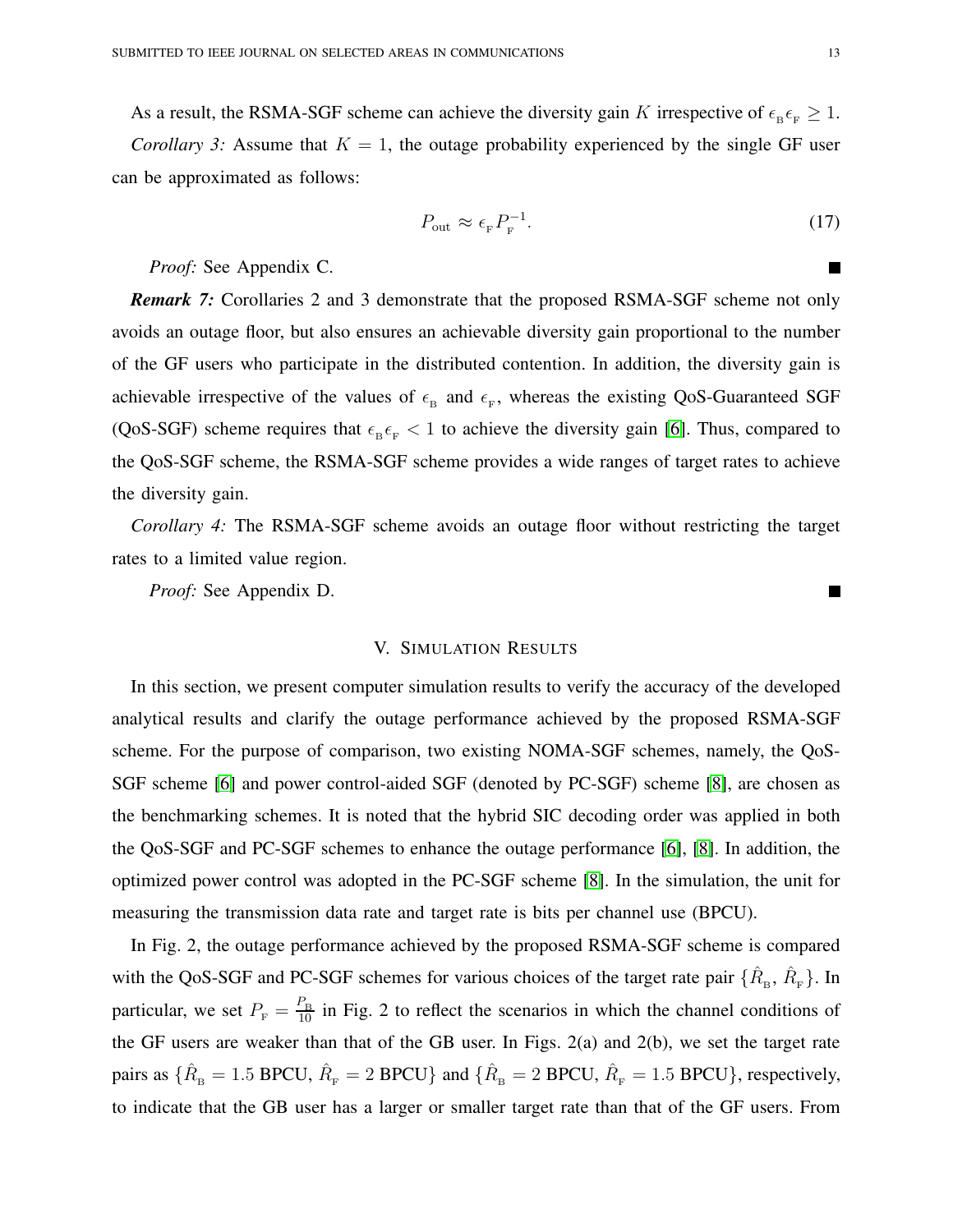

Fig. 2. Outage probability comparison of the SGF schemes for various target rate settings.

Figs. 2(a) and 2(b), we can see that the proposed RSMA-SGF scheme achieves the best outage performance among three schemes for both  $K = 1$  and  $K = 5$ . In addition, we can see that the QoS-SGF scheme causes the floors on the outage probability. The reason for this phenomenon is that QoS-Scheme requires  $\epsilon_{\rm B} \epsilon_{\rm F} < 1$  to achieve its superior outage performance, whereas we set  $\epsilon_{\rm B} \epsilon_{\rm F} > 1$  in Figs. 2(a) and 2(b). In fact, as indicated by [\(D.3\)](#page-26-0), the superior outage performance of the proposed RSMA-SGF scheme is achievable without any constraints on the values of  $\epsilon_B$ and  $\epsilon_{\rm F}$  by avoiding the outage floor.

In Fig. 3, we investigate the outage performance achieved by the considered SGF schemes for various transmit power settings. In particular, we assume  $P_{\rm B} = P_{\rm F}$  in Fig. 3(a) and a fixed transmit power  $P_{\text{B}} = 10$  dB in Fig. 3(b), respectively. The curves in Fig. 3(a) also show that the proposed RSMA-SGF scheme achieves the best outage performance without suffering outage floors. In the small and middle transmit SNR regions, the proposed scheme achieves the smaller outage probabilities than those of the PC-SGF scheme. In addition, we can see from Fig. 3(b) that when  $P_{\rm B}$  is fixed at 10 dB, the proposed scheme lowers the outage probability than the QoS-SGF and PC-SGF schemes in the whole transmit SNR region.

In Fig. 4(a), we examine the accuracy of the developed analytical results for the outage probability. In Fig. 4(a), we set  $\{\hat{R}_{\text{\tiny B}}=2$  BPCU,  $\hat{R}_{\text{\tiny F}}=1.5$  BPCU} and use the expressions provided by Theorem 1 and Corollary 1 to obtain the analytical results. The curves in Fig. 4(a) show that the developed analytical results match the simulation results perfectly verifying the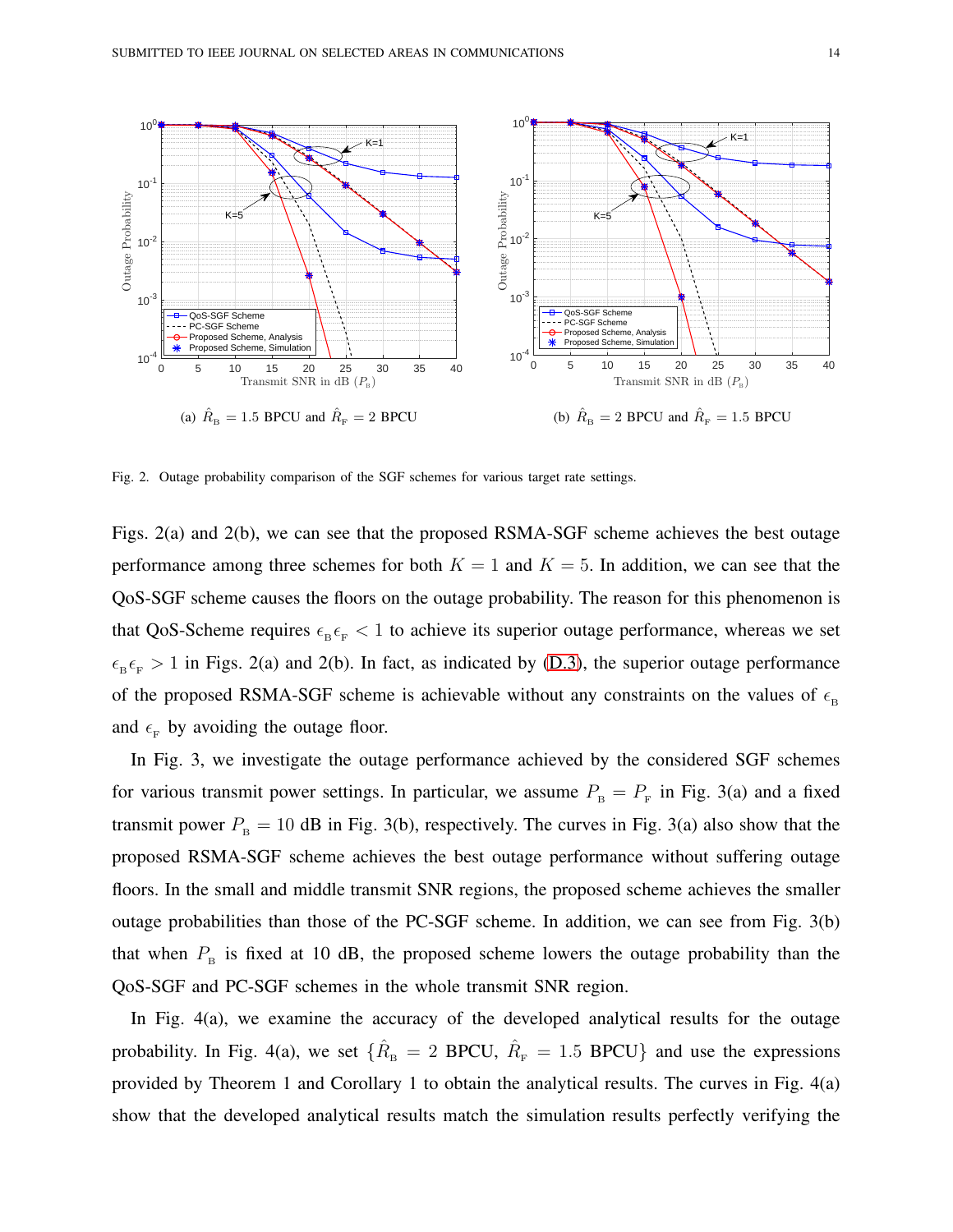

(b) Fixed  $P_{\rm B} = 10$  dB ( $\hat{R}_{\rm B} = 1.5$  BPCU and  $\hat{R}_{\rm F} = 2$  BPCU)

Fig. 3. Outage probability comparison of the SGF schemes for various transmit power settings.



Fig. 4. Accuracy of the developed analytical results. The curves for Analysis are based Theorem 1 and Corollary 1, the curves for Approximation I are based on Theorem 2, and the curves for Approximation II are based on Corollary 2 and Corollary 3.

accuracy of the expressions in Theorem 1 and Corollary 1. In Fig. 4(b), we set  $\{\hat{R}_{\text{\tiny B}}=1.5$ BPCU,  $\hat{R}_{\text{F}} = 2$  BPCU} and use the developed expression in Theorem 2 to obtain the results for the curves of "Approximation I". In addition, the developed expressions in Corollary 2 and Corollary 3 are applied to obtain the results for the curves of "Approximation II". From Fig. 4(b), we can see that the curves of "Approximation I" match well with the analytical results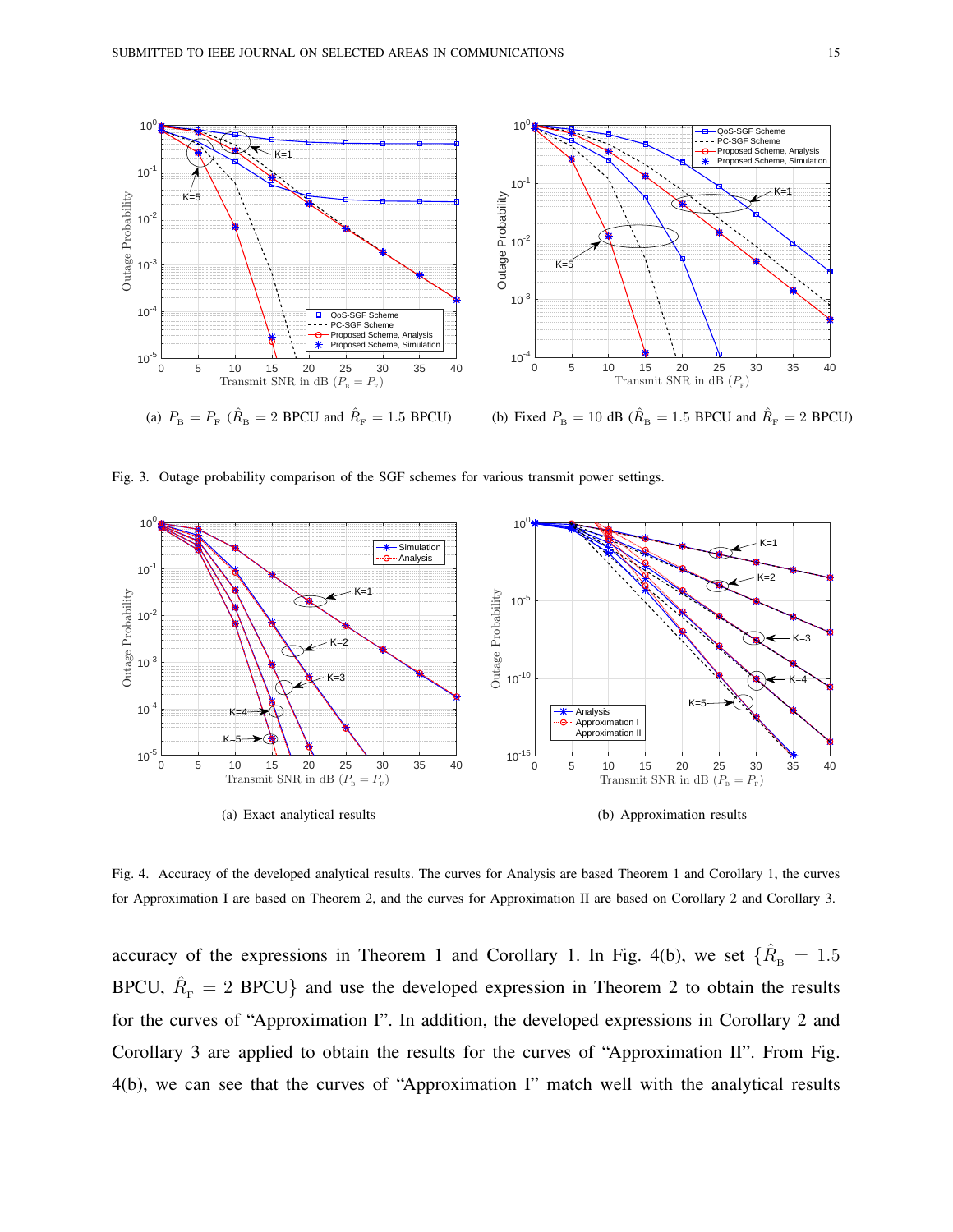

Fig. 5. Impact of the target rate on the outage probability.



Fig. 6. Impact of the number of the GF users on the outage probability ( $\hat{R}_B = 2$  BPCU and  $\hat{R}_F = 1.5$  BPCU, and  $P_B = P_F$ ).

in the high SNR region. Furthermore, we can see that the curves of "Approximation I" match well with the analytical results except for the larger values of K. Specifically, as the values of K increase, the gaps between the curves of "Approximation I" and analytical results become larger since we neglect two probability related terms,  $Q_k$  ( $0 \le k \le K - 1$ ) and  $Q_{K+1}$ , in the approximation made for Corollary 2.

The impact of the target rate on the outage probability is investigated in Fig. 5. In particular, we fix  $\hat{R}_{B} = 2$  BPCU for the GB user in Fig. 5(a) and set  $\hat{R}_{B} = \hat{R}_{F}$  in Fig. 5(b), respectively. It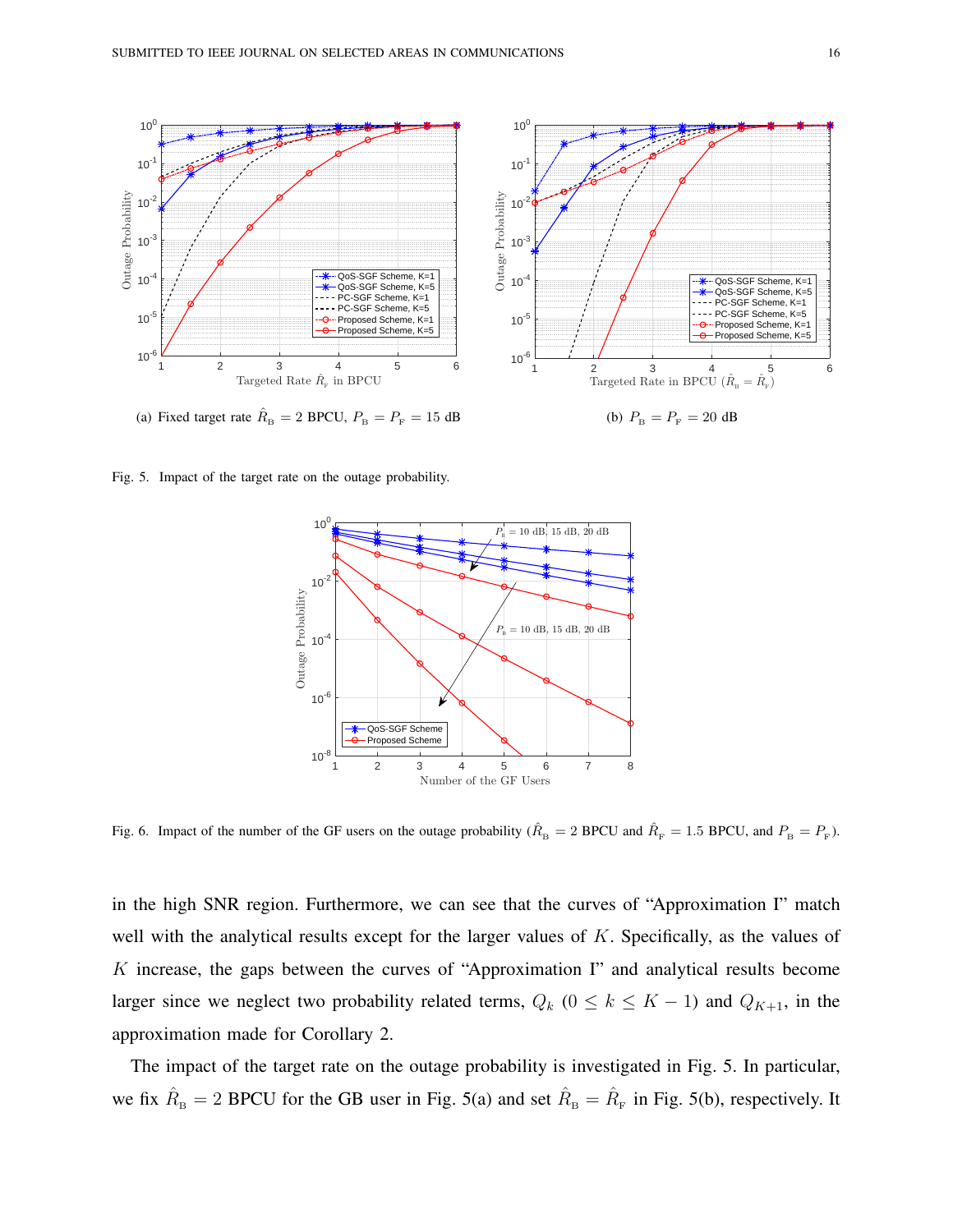

Fig. 7. Ergodic data rate comparison of the SGF schemes ( $\hat{R}_B = 4$  BPCU).

is shown in Figs. 5(a) and 5(b) that for the given transmit SNR values, the proposed RSMA-SGF scheme achieves the smallest outage probabilities in the considered whole target rate region. As the target rate increases, the outage probability values achieved by all the SGF schemes increase and approach 1 as the target rate increases.

The impact of the number of the GF users on the outage probability is investigated in Fig. 6, for which we set  $\{\hat{R}_{\text{B}}=2$  BPCU,  $\hat{R}_{\text{F}}=1.5$  BPCU} and  $P_{\text{B}}=P_{\text{F}}$ . The results achieved by the QoS-SGF scheme are also provided for comparison. From Fig. 6, the superior outage performance achieved by the RSMA-SGF scheme over that of the QoS-SGF scheme is verified. As K increases, the proposed RSMA-SGF scheme significantly lowers the outage probability owing to multiuser diversity.

In Fig. 7, we evaluate the exact ergodic rate of the considered SGF schemes to verify the superior performance of the proposed RSMA-SGF scheme. It is shown in Fig. 7 that the RSMA-SGF scheme achieves the highest ergodic rate among three SGF schemes. Compared to the QoS-SGF scheme, the curve slope of the RSMA-SGF scheme is much larger, which verifies that RSMA-SGF scheme can exploit multiuser diversity more effectively than the QoS-SGF scheme. In addition, the RSMA-SGF scheme with  $K = 1$  even achieves a higher ergodic rate than that of the PC-SGF scheme with  $K = 5$  in the high SNR region, which verifies that the RSMA-SGF scheme outperforms the PC-SGF scheme. For considered high target rate  $\hat{R}_{\text{B}} = 4$ BPCU, the ergodic rate gap of the PC-SGF scheme between  $K = 1$  and  $K = 5$  decreases as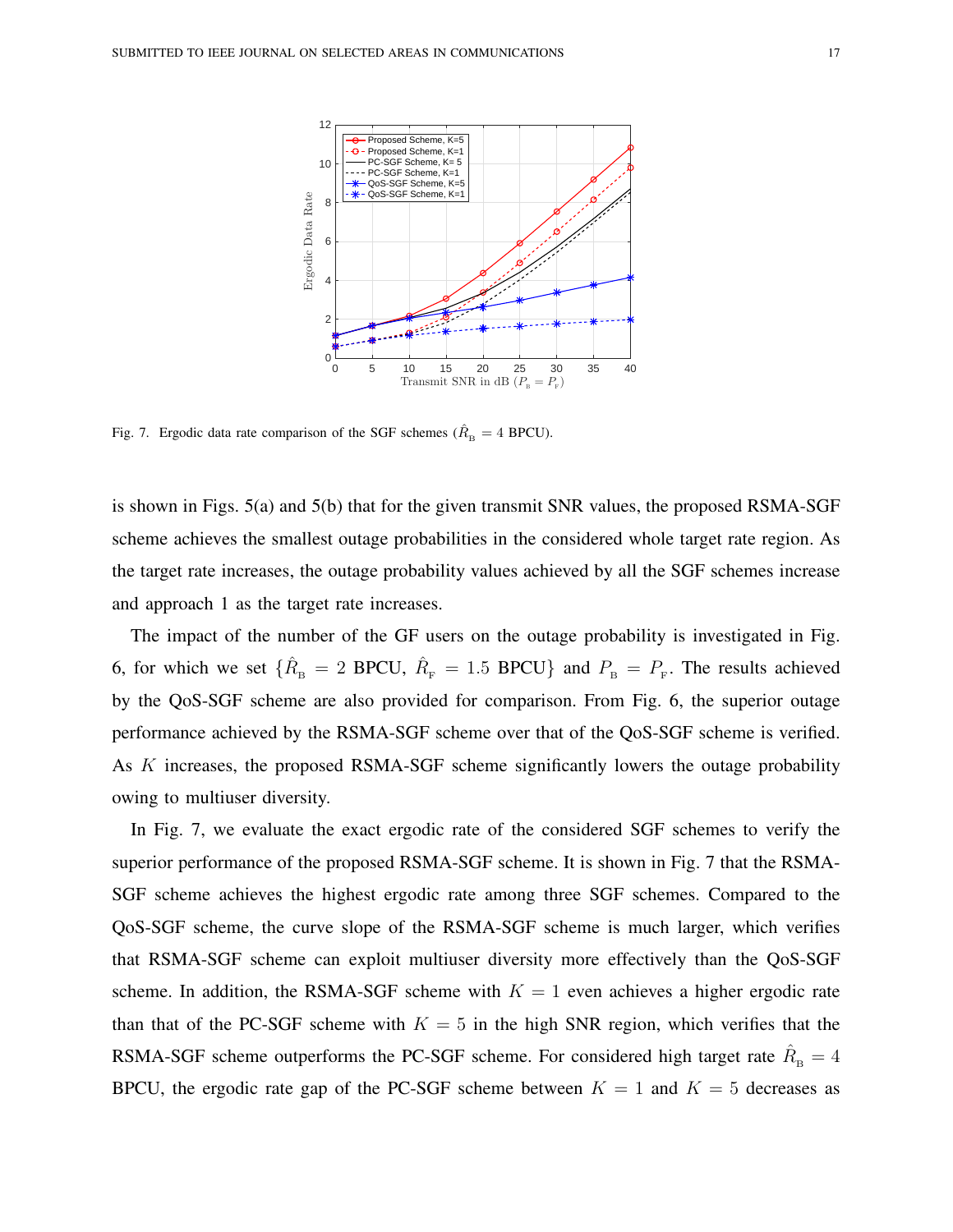the SNR increases, whereas the ergodic rate gap of the RSMA-SGF scheme between  $K = 1$ and  $K = 5$  is almost constant in the high SNR region, which again verifies the superiority of the RSMA-SGF scheme over the existing NOMA-SGF schemes.

#### VI. CONCLUSIONS

In this paper, we have proposed an RSMA-SGF scheme to improve the outage performance of SGF transmissions. By applying RS, the RSMA-SGF scheme can effectively use the transmit power to exploit the advantages of power-domain superposition. Without introducing additional interference to the GB user, the proposed RSMA-SGF scheme has significantly improved the reliability of the GF users' transmissions compared to the existing NOMA-SGF schemes. To evaluate the outage performance of the RSMA-SGF scheme, we have derived exact and approximated expressions for the outage probability of the admitted GF user, which revealed that the full multiuser diversity gain is achievable irrespective of the target rate values. Computer simulation results have been provided to clarify the superior outage performance of the proposed RSMA-SGF scheme. As one of the future research topics, user scheduling strategies considering stochastic geometry can be applied to enhance the user fairness of the RSMA-SGF scheme.

#### APPENDIX A: A PROOF OF THEOREM 1

Since the probability term  $Q_k$  involves different order statistics for different k values, we evaluate different  $Q_k$ s considering their associated order statistics, respectively.

#### *A. Evaluation of* Q<sup>0</sup>

The probability term  $Q_0$  can be rewritten as

$$
Q_0 = \Pr\left(|h_{\rm B}|^2 > \eta_{\rm B}, |h_1|^2 > \frac{P_{\rm B}\epsilon_{\rm B}^{-1}|h_{\rm B}|^2 - 1}{P_{\rm F}}, |h_K|^2 < \frac{(1 + \epsilon_{\rm F})(1 + \epsilon_{\rm B}) - (1 + P_{\rm B}|h_{\rm B}|^2)}{P_{\rm F}}\right)
$$
  
= 
$$
\mathcal{E}_{\eta_{\rm B} < |h_{\rm B}|^2 < \eta_{\rm B}(1 + \epsilon_{\rm F}) + \frac{\epsilon_{\rm F}}{P_{\rm B}}} \{S_0\}
$$
(A.1)

where  $\mathcal{E}\{\cdot\}$  stands for the expectation operation and  $S_0$  is defined by

$$
S_0 \triangleq \Pr\left(|h_1|^2 > \frac{P_{\rm B}\epsilon_{\rm B}^{-1}|h_{\rm B}|^2 - 1}{P_{\rm F}}, |h_K|^2 < \frac{(1 + \epsilon_{\rm F})(1 + \epsilon_{\rm B}) - (1 + P_{\rm B}|h_{\rm B}|^2)}{P_{\rm F}}\right). \tag{A.2}
$$

In [\(A.1\)](#page-26-1), the expectation for  $S_0$  is taken over  $|h_{\rm B}|^2 < \eta_{\rm B}(1+\epsilon_{\rm F}) + \frac{\epsilon_{\rm F}}{P_{\rm B}}$  besides  $|h_{\rm B}|^2 > \eta_{\rm B}$  due to the constraint  $\frac{(1+\epsilon_F)(1+\epsilon_B)-(1+P_B|h_B|^2)}{P}$  $\frac{D - (1 + P_B | h_B |^2)}{P_F} > 0$ , which is required by the fact that  $|h_K|^2$  is positive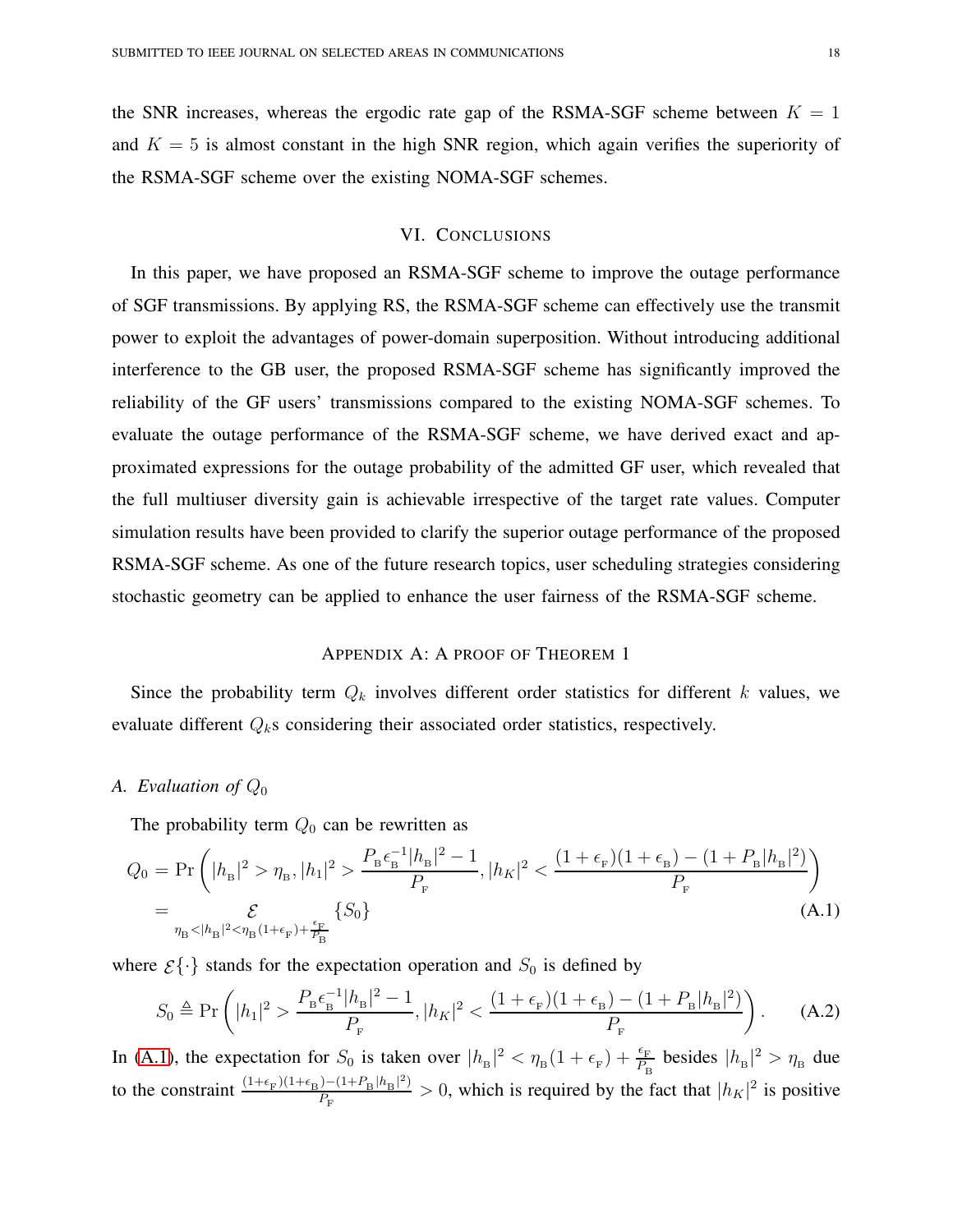in practice. Furthermore, since the upper bound on  $|h_K|^2$  should be larger than the lower bound on  $|h_1|^2$  in  $S_0$ , the expectation for  $S_0$  should be taken under the following hidden constraint

$$
|h_{\mathrm{B}}|^2 < \eta_{\mathrm{B}}(1 + \epsilon_{\mathrm{F}}),\tag{A.3}
$$

which is equivalent to  $\frac{(1+\epsilon_F)(1+\epsilon_B)-(1+P_B|h_B|^2)}{P}$  $\frac{- (1 + P_{\rm B} |h_{\rm B}|^2)}{P_{\rm F}} > \frac{P_{\rm B} \epsilon_{\rm B}^{-1} |h_{\rm B}|^2 - 1}{P_{\rm F}}$  $\frac{p_{\text{B}}+p_{\text{B}}-p_{\text{B}}}{P_{\text{F}}}$ . Consequently, the expectation for  $S_0$  should be taken over  $\eta_{\rm B} < |h_{\rm B}|^2 < \eta_{\rm B} (1 + \epsilon_{\rm F})$  to obtain  $Q_0$ .

Note that the joint probability density function (PDF) of the order statistics  $|h_1|^2$  and  $|h_K|^2$ is given by

$$
f_{|h_1|^2,|h_K|^2}(x,y) = \varphi_0 e^{-x} (e^{-x} - e^{-y})^{K-2} e^{-y}
$$
 (A.4)

with  $x < y$  and  $\varphi_0 = \frac{K!}{(K-2)!}$ ,  $S_0$  can be evaluated as follows:

$$
S_{0} = \varphi_{0} \sum_{i=0}^{K-2} {K-2 \choose i} (-1)^{i} \int_{\frac{\eta_{B}^{-1}|h_{B}|^{2-1}}{P_{F}}}^{\frac{(1+\epsilon_{F})(1+\epsilon_{B})-(1+P_{B}|h_{B}|^{2})}{P_{F}}} e^{-(K-i-1)x}
$$
  
\n
$$
\times \int_{x}^{\frac{(1+\epsilon_{F})(1+\epsilon_{B})-(1+P_{B}|h_{B}|^{2})}{P_{F}}} e^{-(i+1)y} dy dx
$$
  
\n
$$
= \varphi_{0} \sum_{i=0}^{K-2} {K-2 \choose i} \frac{(-1)^{i}}{i+1}
$$
  
\n
$$
\times \left( \frac{\tilde{\mu}_{3} e^{-\tilde{\mu}_{4}|h_{B}|^{2}} - \tilde{\mu}_{5} e^{-\tilde{\mu}_{6}|h_{B}|^{2}}}{K} - \frac{\tilde{\mu}_{1} e^{-\tilde{\mu}_{2}|h_{B}|^{2}} - \tilde{\mu}_{5} e^{-\tilde{\mu}_{6}|h_{B}|^{2}}}{K-i-1} \right),
$$
 (A.5)

where  $\tilde{\mu}_1 = e$  $K-(1+i)(1+\epsilon_B)(1+\epsilon_F)$  $\overline{P_{\rm F}}$ , and  $\tilde{\mu}_2 = \frac{K-i-1}{P_{\rm F}n_{\rm F}}$  $\frac{K-i-1}{P_{\rm F} \eta_{\rm B}} - \frac{P_{\rm B}(1+i)}{P_{\rm F}}$  $\frac{(1+i)}{P_{\rm F}}$ ,  $\tilde{\mu}_3 = e^{\frac{K}{P_{\rm F}}}$ ,  $\tilde{\mu}_4 = \frac{K}{P_{\rm F} \eta}$  $\frac{K}{P_{\rm F} \eta_{\rm B}}$ ,  $\tilde{\mu}_5$  =  $e^{-\frac{K(\eta_{\rm B}+\eta_{\rm F}+\eta_{\rm B}\eta_{\rm F})}{P_{\rm F}}}$  $\frac{P_{\rm F} + P_{\rm B}P_{\rm F}}{P_{\rm F}}$ , and  $\tilde{\mu}_6 = -\frac{KP_{\rm B}}{P_{\rm F}}$  $\frac{P_{\rm T}}{P_{\rm F}}$ .

In order to facilitate expressing  $Q_k$  ( $0 \le k \le K$ ), we introduce a general expectation term  $\nu(i, \mu)$  as follows:

$$
\nu(i,\mu) \triangleq \sum_{\eta_{\rm B} < |h_{\rm B}|^2 < \eta_{\rm B}(1+\epsilon_{\rm F})} \left\{ e^{-\left(\frac{i}{P_{\rm F} \eta_{\rm B}} + \mu\right) |h_{\rm B}|^2} \right\}
$$
\n
$$
= \int_{\eta_{\rm B}}^{\eta_{\rm B}(1+\epsilon_{\rm F})} e^{-\left(\frac{i}{P_{\rm F} \eta_{\rm B}} + \mu + 1\right)x} dx
$$
\n
$$
= \begin{cases}\n\epsilon_{\rm F} \eta_{\rm B}, & \text{if } \mu = -1 - \frac{i}{P_{\rm F} \eta_{\rm B}}, \\
\frac{e^{-\eta_{\rm B}\left(\frac{i}{P_{\rm F} \eta_{\rm B}} + \mu + 1\right)} - e^{-\eta_{\rm B}(1+\epsilon_{\rm F})\left(\frac{i}{P_{\rm F} \eta_{\rm B}} + \mu + 1\right)}}{\frac{i}{P_{\rm F} \eta_{\rm B}} + \mu + 1}, & \text{otherwise.}\n\end{cases} (A.6)
$$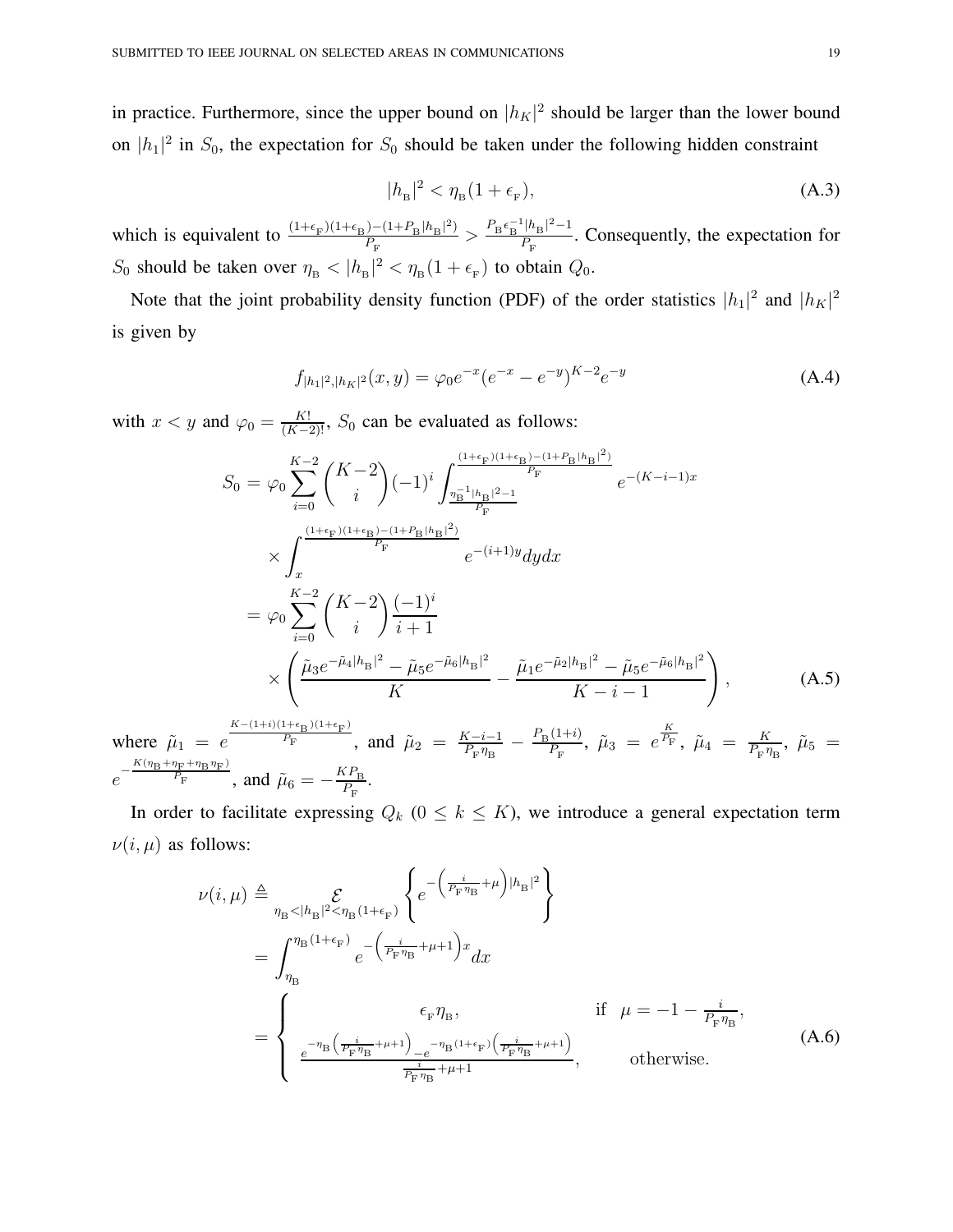Applying the results of  $(A.6)$  into  $(A.5)$ ,  $Q_0$  can be calculated as

$$
Q_0 = \varphi_0 \sum_{i=0}^{K-2} {K-2 \choose i} \frac{(-1)^i}{i+1} \left( \frac{\tilde{\mu}_3 \nu(0, \tilde{\mu}_4) - \tilde{\mu}_5 \nu(0, \tilde{\mu}_6)}{K} - \frac{\tilde{\mu}_1 \nu(0, \tilde{\mu}_2) - \tilde{\mu}_5 \nu(0, \tilde{\mu}_6)}{K - i - 1} \right). \tag{A.7}
$$

Since that  $Q_0$  in [\(A.7\)](#page-24-1) is too complicated to obtain a high SNR approximation, we simplify it in the following way.

By applying  $\binom{K-2}{i} = \binom{K-1}{i+1} \frac{i+1}{K-1}$  $\frac{i+1}{K-1}$  and substituting  $\ell = i+1$  into [\(A.7\)](#page-24-1),  $Q_0$  can be rewritten as follows:

$$
Q_0 = -\frac{\varphi_0}{K-1} \sum_{\ell=0}^{K-1} {K-1 \choose \ell} (-1)^{\ell} \left( \frac{\tilde{\mu}_3 \nu(0, \tilde{\mu}_4) - \tilde{\mu}_5 \nu(0, \tilde{\mu}_6)}{K} - \frac{\mu_1 \nu(0, \mu_2) - \tilde{\mu}_5 \nu(0, \tilde{\mu}_6)}{K - \ell} \right), \quad (A.8)
$$

where  $\mu_1 = e$  $K-\ell(1+\epsilon_B)(1+\epsilon_F)$  $\frac{P_{\rm F}}{P_{\rm F}}$  and  $\mu_2 = \frac{K-\ell}{P_{\rm F}n_{\rm F}}$  $\frac{K-\ell}{P_{\rm F}\eta_{\rm B}}-\frac{P_{\rm B}\ell}{P_{\rm F}}$  $\frac{P_{\rm B}t}{P_{\rm F}}$ . In [\(A.8\)](#page-24-2), we add the term for  $\ell = 0$ without changing the summation value due to the fact that  $\frac{\tilde{\mu}_3 \nu(0,\tilde{\mu}_6) - \tilde{\mu}_5 \nu(0,\tilde{\mu}_6)}{K} - \frac{\mu_1 \nu(0,\mu_2) - \tilde{\mu}_5 \nu(0,\tilde{\mu}_6)}{K-\ell} =$ 0 when  $\ell = 0$ . By eliminating the terms that are independent of  $\ell$  based on the fact that  $\sum_{\ell=0}^{K-1} {\binom{K-1}{\ell}} (-1)^{\ell} = 0$ ,  $Q_0$  can be simplified as:

$$
Q_0 = \frac{\varphi_0}{K-1} \sum_{\ell=0}^{K-1} {K-1 \choose \ell} (-1)^{\ell} \frac{\mu_1 \nu(0, \mu_2) - \tilde{\mu}_5 \nu(0, \tilde{\mu}_6)}{K-\ell}
$$
  
= 
$$
\frac{\varphi_0}{K(K-1)} \sum_{\ell=0}^{K} {K \choose \ell} (-1)^{\ell} (\mu_1 \nu(0, \mu_2) - \tilde{\mu}_5 \nu(0, \tilde{\mu}_6)),
$$
 (A.9)

where the term for  $\ell = K$  is added without changing the summation value due to the fact that  $\mu_1 \nu(0, \mu_2) - \tilde{\mu}_5 \nu(0, \tilde{\mu}_6) = 0$  when  $\ell = K$ .

Again, by eliminating the terms that are independent of  $\ell$  based on the fact that  $\sum_{\ell=0}^{K} {K \choose \ell} (-1)^{\ell}$ 0,  $Q_0$  can be further simplified as:

$$
Q_0 = \frac{\varphi_0}{K(K-1)} \sum_{\ell=0}^K {K \choose \ell} (-1)^{\ell} \mu_1 \nu(0, \mu_2).
$$
 (A.10)

*B. Evaluation of*  $Q_k$  *for*  $1 \leq k \leq K - 2$ 

When  $1 \le k \le K - 2$ , three order statistics,  $h_k$ ,  $h_{k+1}$ , and  $h_K$ , are involved in probability  $Q_k$ in the form of

$$
Q_k = \Pr\left(|h_{\rm B}|^2 > \eta_{\rm B}, |h_k|^2 < \frac{\tau}{P_{\rm F}}, |h_{k+1}|^2 > \frac{\tau}{P_{\rm F}}, R_{\rm II,K} < \hat{R}_{\rm F}\right)
$$
  
= 
$$
\sum_{\eta_{\rm B} < |h_{\rm B}|^2 < \eta_{\rm B}(1 + \epsilon_{\rm F})} \{S_k\},
$$
 (A.11)

where  $S_k$  is defined by

$$
S_k \triangleq \Pr \bigg( |h_k|^2 < \frac{P_{\rm B} \epsilon_{\rm B}^{-1} |h_{\rm B}|^2 - 1}{P_{\rm F}}, |h_{k+1}|^2 > \frac{P_{\rm B} \epsilon_{\rm B}^{-1} |h_{\rm B}|^2 - 1}{P_{\rm F}},
$$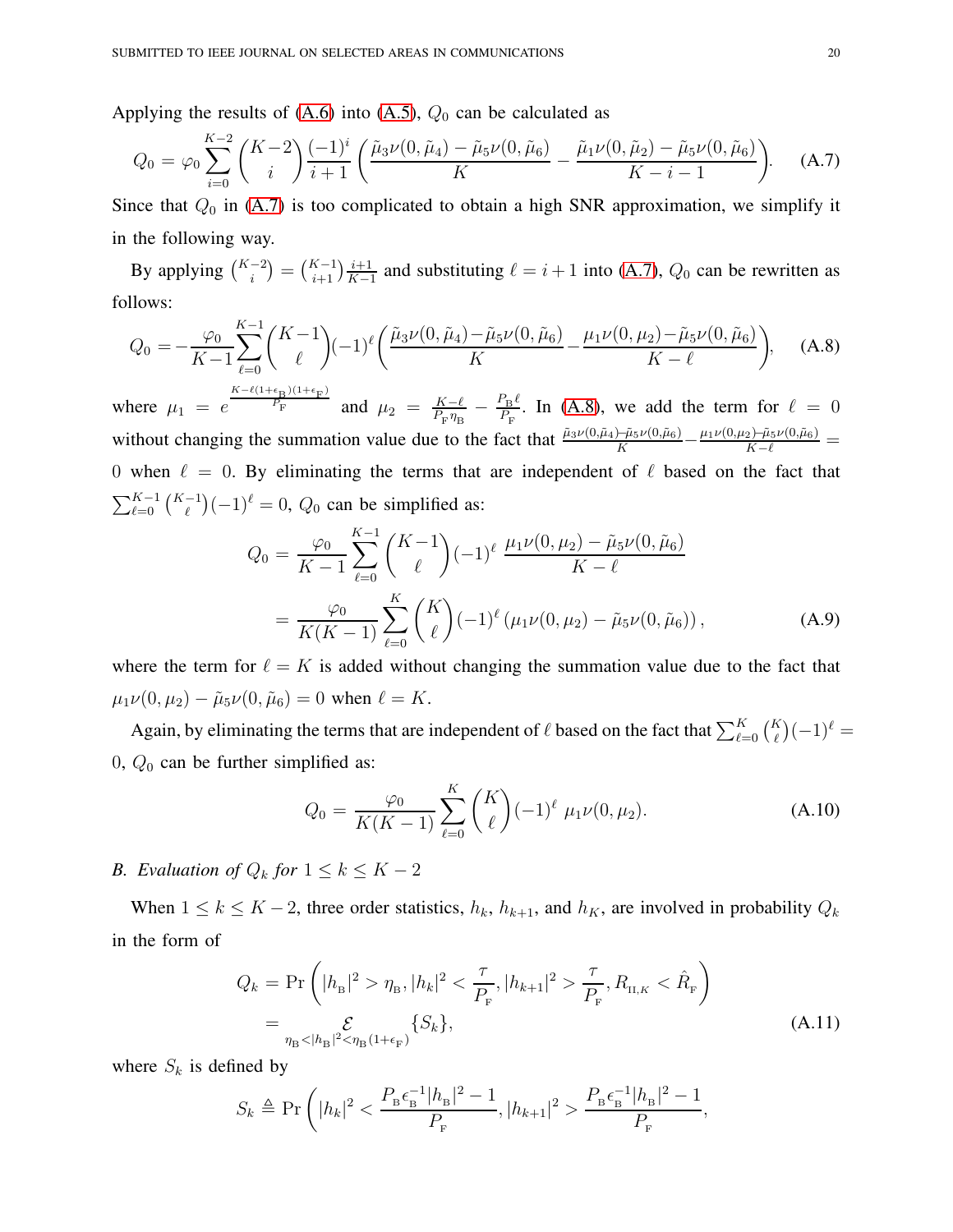$$
|h_K|^2 < \frac{(1 + \epsilon_{\rm F})(1 + \epsilon_{\rm B}) - (1 + P_{\rm B}|h_{\rm B}|^2)}{P_{\rm F}} \tag{A.12}
$$

In [\(A.11\)](#page-25-0), the expectation is taken over  $\eta_{\rm B} < |h_{\rm B}|^2 < \eta_{\rm B} (1 + \epsilon_{\rm F})$  considering the relationship between the upper and lower bounds on channel gains.

For the case  $1 \le k \le K - 2$ , the joint PDF of three order statistics,  $h_k$ ,  $h_{k+1}$ , and  $h_K$ , is given by

$$
f_{|h_k|^2,|h_{k+1}|^2,|h_K|^2}(x,y,z) = \tilde{\varphi}_k e^{-x} (1 - e^{-x})^{k-1} e^{-y} (e^{-y} - e^{-z})^{K-k-2} e^{-z}
$$
  

$$
= \tilde{\varphi}_k \sum_{i=0}^{K-k-2} {K-k-2 \choose i} (-1)^i e^{-x} (1 - e^{-x})^{k-1} e^{-(K-k-i-1)y} e^{-(i+1)z}, \text{(A.13)}
$$

where  $x \leq y \leq z$  and  $\tilde{\varphi}_k = \frac{K!}{(k-1)!(K-k-2)!}$ . Using the above joint PDF,  $S_k$  can be expressed in terms of  $|h_{\rm B}|^2$  as follows:

$$
S_k = \tilde{\varphi}_k \sum_{i=0}^{K-k-2} \binom{K-k-2}{i} (-1)^i \int_0^{\frac{\eta_{\rm B}^{-1} |h_{\rm B}|^2 - 1}{P_{\rm F}}} e^{-x} (1 - e^{-x})^{k-1}
$$
  
 
$$
\times \int_{\frac{\eta_{\rm B}^{-1} |h_{\rm B}|^2 - 1}{P_{\rm F}}}^{\frac{(1+\epsilon_{\rm F})(1+\epsilon_{\rm B}) - (1+P_{\rm B}|h_{\rm B}|^2)}{P_{\rm F}}} e^{-(K-k-i-1)y} \int_y^{\frac{(1+\epsilon_{\rm F})(1+\epsilon_{\rm B}) - (1+P_{\rm B}|h_{\rm B}|^2)}{P_{\rm F}}} e^{-(i+1)z} dz dy dx. \text{ (A.14)}
$$

After some algebraic manipulations,  $S_k$  can be evaluated as follows:

$$
S_k = \tilde{\varphi}_k \sum_{i=0}^{K-k-2} \binom{K-k-2}{i} \sum_{\ell=0}^k \binom{k}{\ell} \frac{(-1)^{\ell+i} e^{\frac{\ell}{P_{\rm F}}} e^{-\frac{\ell |h_{\rm B}|^2}{P_{\rm F} \eta_{\rm B}}}}{k(i+1)} \times \left( \frac{\tilde{\mu}_1 e^{-\tilde{\mu}_2 |h_{\rm B}|^2} - \tilde{\mu}_5 e^{-\tilde{\mu}_6 |h_{\rm B}|^2}}{K-k} - \frac{\tilde{\mu}_3 e^{-\tilde{\mu}_4 |h_{\rm B}|^2} - \tilde{\mu}_5 e^{-\tilde{\mu}_6 |h_{\rm B}|^2}}{K-k-i-1} \right), \tag{A.15}
$$

where  $\tilde{\mu}_1 = e^{\frac{K-k}{P_{\rm F}}}$ ,  $\tilde{\mu}_2 = \frac{K-k}{P_{\rm F}n_{\rm F}}$  $\frac{K-k}{P_{\rm F} \eta_{\rm B}}$ ,  $\tilde{\mu}_3 = e$  $K-k-(1+i)\left(1+\epsilon_{\text{B}}\right)\left(1+\epsilon_{\text{F}}\right)$  $\tilde{\mu}_F$ ,  $\tilde{\mu}_4 = \frac{K-k-i-1}{P_{\rm m}}$  $\frac{-k-i-1}{P_{\text{F}}\eta_{\text{B}}} - \frac{(1+i)P_{\text{B}}}{P_{\text{F}}}$  $\frac{F^{tJ}F_{\rm B}}{P_{\rm F}},\ \tilde{\mu}_5 =$  $e^{-\frac{(K-k)\left(\epsilon_{\text{B}}+\epsilon_{\text{F}}+\epsilon_{\text{B}}\epsilon_{\text{F}}\right)}{P_{\text{F}}}}$  $\frac{P_{\text{F}}}{P_{\text{F}}}$ , and  $\tilde{\mu}_6 = -\frac{(K-k)P_{\text{B}}}{P_{\text{B}}}$  $\frac{-\kappa_f r_{\rm B}}{P_{\rm F}}$ .

Taking the expectation for  $S_k$  according to [\(A.11\)](#page-25-0),  $Q_k$  can be evaluated as:

<span id="page-20-0"></span>
$$
Q_k = \tilde{\varphi}_k \sum_{i=0}^{K-k-2} {K-k-2 \choose i} \frac{(-1)^i}{k(i+1)} \sum_{\ell=0}^k {k \choose \ell} (-1)^{\ell} e^{\frac{\ell}{P_{\rm F}}} \times \left( \frac{\tilde{\mu}_1 \nu(\ell, \tilde{\mu}_2) - \tilde{\mu}_5 \nu(\ell, \tilde{\mu}_6)}{K-k} - \frac{\tilde{\mu}_3 \nu(\ell, \tilde{\mu}_4) - \tilde{\mu}_5 \nu(\ell, \tilde{\mu}_6)}{K-k-i-1} \right),
$$
 (A.16)

where  $\nu(\ell, \tilde{\mu})$  is given by [\(A.6\)](#page-24-0). For the expression in [\(A.16\)](#page-20-0), we can replace  $\binom{K-k-2}{i}$  with  $\binom{K-k-1}{i+1} \frac{i+1}{K-k}$  $\frac{i+1}{K-k-1}$  and let  $n = i + 1$ , so that  $Q_k$  can be rewritten as:

<span id="page-20-1"></span>
$$
Q_k = \frac{-\tilde{\varphi}_k}{k(K-k-1)} \sum_{n=0}^{K-k-1} {K-k-1 \choose n} (-1)^n \sum_{\ell=0}^k {k \choose \ell} (-1)^{\ell} e^{\frac{\ell}{P_{\rm F}}}
$$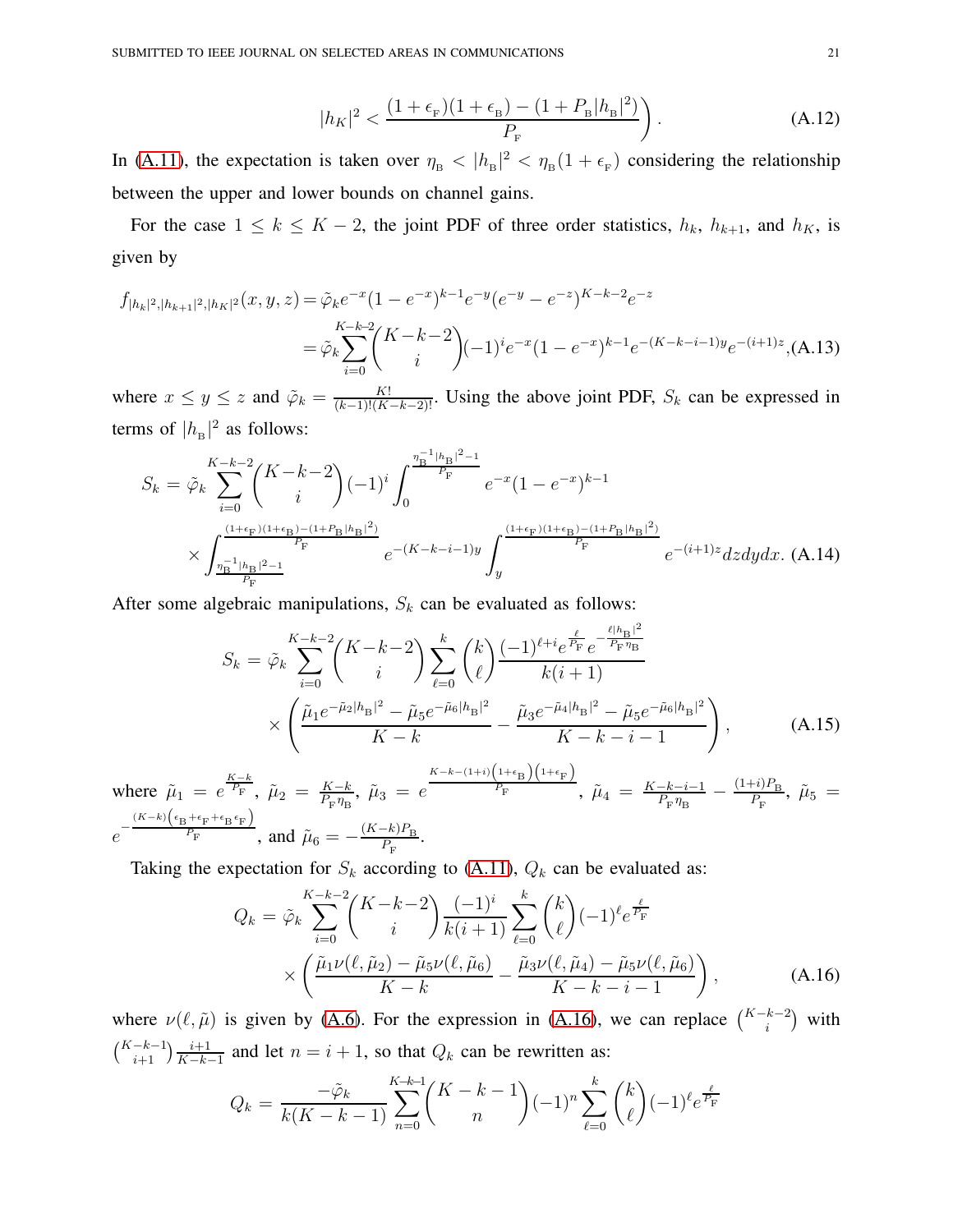$$
\times \left( \frac{\tilde{\mu}_1 \nu(\ell, \tilde{\mu}_2) - \tilde{\mu}_5 \nu(\ell, \tilde{\mu}_6)}{K - k} - \frac{\mu_3 \nu(\ell, \mu_4) - \tilde{\mu}_5 \nu(\ell, \tilde{\mu}_6)}{K - k - n} \right), \tag{A.17}
$$

where  $\mu_3 = e$  $K-k-n\left(1+\epsilon_{\text{B}}\right)\left(1+\epsilon_{\text{F}}\right)$  $\frac{P_{\rm F}}{P_{\rm F}}$  and  $\mu_4 = \frac{K-k-n}{P_{\rm F}n_{\rm F}}$  $\frac{K-k-n}{P_{\rm F}\eta_{\rm B}}-\frac{nP_{\rm B}}{P_{\rm F}}$  $\frac{P_{\rm B}}{P_{\rm F}}$ . For [\(A.17\)](#page-20-1), we note that the added term for  $n = 0$  does not change the value of  $Q_k$  due to the fact that  $\frac{\tilde{\mu}_1\nu(\ell,\tilde{\mu}_2) - \tilde{\mu}_5\nu(\ell,\tilde{\mu}_6)}{K-k}$  $\frac{\mu_3 \nu(\ell, \mu_4) - \tilde{\mu}_5 \nu(\ell, \tilde{\mu}_6)}{K - k - n} = 0$  when  $n = 0$ .

Furthermore, some terms in [\(A.17\)](#page-20-1) invlolving  $\tilde{\mu}_1$ ,  $\tilde{\mu}_2$ ,  $\tilde{\mu}_5$ , and  $\tilde{\mu}_6$  but being independent of n can be further eliminated due to the fact that  $\sum_{n=0}^{k} {k \choose n}$  $\tilde{h}_n^k$  $(-1)^n = 0$ , while  $\tilde{\mu}_1$ ,  $\tilde{\mu}_2$ ,  $\tilde{\mu}_5$ , and  $\tilde{\mu}_6$  are not functions of  $n$ . The simplification can be expressed as follows:

$$
Q_k = \frac{\tilde{\varphi}_k}{k(K-k-1)} \sum_{n=0}^{K-k-1} {K-k-1 \choose n} (-1)^n \sum_{\ell=0}^k {k \choose \ell} (-1)^{\ell} e^{\frac{\ell}{P_{\rm F}}} \frac{\mu_3 \nu(\ell, \mu_4) - \tilde{\mu}_5 \nu(\ell, \tilde{\mu}_6)}{K-k-n}
$$
  
\n
$$
\stackrel{(a)}{=} \varphi_k \sum_{n=0}^{K-k} {K-k \choose n} (-1)^n \sum_{\ell=0}^k {k \choose \ell} (-1)^{\ell} e^{\frac{\ell}{P_{\rm F}}} (\mu_3 \nu(\ell, \mu_4) - \tilde{\mu}_5 \nu(\ell, \tilde{\mu}_6))
$$
  
\n
$$
\stackrel{(b)}{=} \varphi_k \sum_{n=0}^{K-k} {K-k \choose n} (-1)^n \sum_{\ell=0}^k {k \choose \ell} (-1)^{\ell} e^{\frac{\ell}{P_{\rm F}}} \mu_3 \nu(\ell, \mu_4), \qquad (A.18)
$$

where step (a) follows by absorbing  $K - k - 1$  into the binomial coefficients without changing the summation value and step (b) follows by using the fact that  $\sum_{n=0}^{k} {k \choose n}$  $\binom{k}{n}(-1)^n = 0$  while  $\tilde{\mu}_5$ and  $\tilde{\mu}_6$  are not functions of *n*.

#### *C. Evaluation of*  $Q_{K-1}$

<span id="page-21-0"></span>
$$
Q_{K-1} = \mathcal{E}_{|h_{\rm B}|^2 > \eta_{\rm B}} \left\{ \Pr\left( |h_{K-1}|^2 < \frac{P_{\rm B} \epsilon_{\rm B}^{-1} |h_{\rm B}|^2 - 1}{P_{\rm F}}, |h_K|^2 > \frac{P_{\rm B} \epsilon_{\rm B}^{-1} |h_{\rm B}|^2 - 1}{P_{\rm F}} \right. \right.\n|h_K|^2 < \frac{(1 + \epsilon_{\rm F})(1 + \epsilon_{\rm B}) - (1 + P_{\rm B}|h_{\rm B}|^2)}{P_{\rm F}} \right\} \tag{A.19}
$$

By extracting the hidden constraint on the upper and lower bounds on  $|h_K|^2$  from [\(A.19\)](#page-21-0), i.e.,  $P_{\rm B} \epsilon_{\rm B}^{-1} |h_{\rm B}|^2 - 1$  $\frac{|h_{\rm B}|^2-1}{P_{\rm F}} < \frac{(1+\epsilon_{\rm F})(1+\epsilon_{\rm B})-(1+P_{\rm B}|h_{\rm B}|^2)}{P_{\rm F}}$  $\frac{p_{\text{F}} - (1 + F_{\text{B}}/n_{\text{B}})}{P_{\text{F}}}$ ,  $Q_{K-1}$  can be rewritten as follows:

$$
Q_{K-1} = \mathcal{E}_{\eta_{\rm B} < |h_{\rm B}|^2 < (1 + \epsilon_{\rm F})\eta_{\rm B}} \{ S_{K-1} \},\tag{A.20}
$$

where  $S_{K-1}$  denotes probability inside the expectation in [\(A.19\)](#page-21-0). There are two order statistics  $h_{K-1}$  and  $h_K$  involving in  $S_{K-1}$  with their joint PDF being given by

$$
f_{|h_{K-1}|^2,|h_K|^2}(x,y) = \varphi_0 e^{-x} (1 - e^{-x})^{K-2} e^y,
$$
\n(A.21)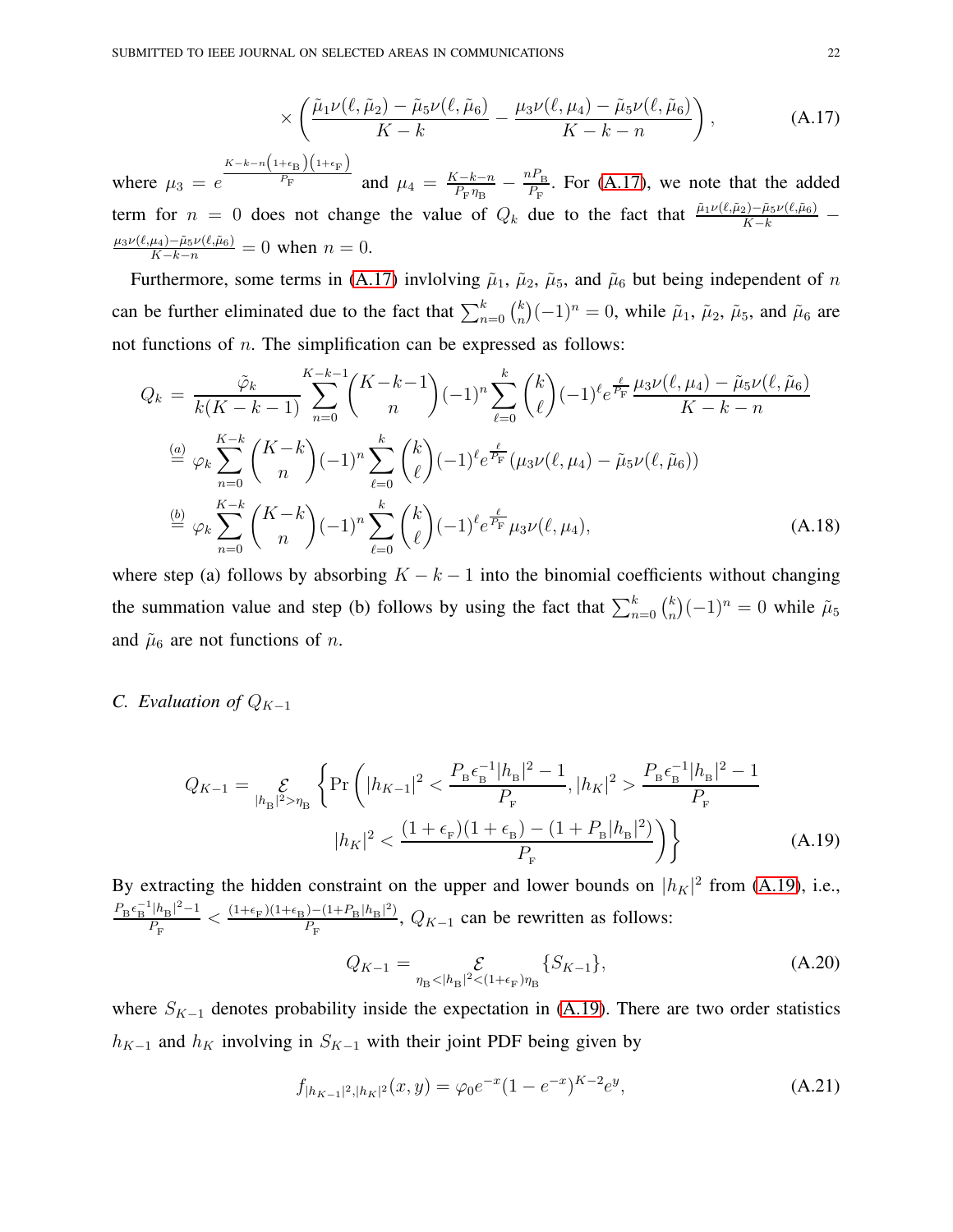where  $x \leq y$ . With the aid of this joint PDF,  $S_{K-1}$  can be evaluated as follows:

$$
S_{K-1} = \varphi_0 \sum_{\ell=0}^{K-1} {K-1 \choose \ell} \frac{(-1)^{\ell} e^{\frac{\ell}{P_{\rm F}}} e^{-\frac{\ell |h_{\rm B}|^2}{P_{\rm F} \eta_{\rm B}}}}{K-1} \left( e^{\frac{1}{P_{\rm F}}} e^{-\mu_5 |h_{\rm B}|^2} - e^{-\frac{\epsilon_{\rm B} + \epsilon_{\rm F} + \epsilon_{\rm B} \epsilon_{\rm F}}{P_{\rm F}}} e^{-\mu_6 |h_{\rm B}|^2} \right), \quad \text{(A.22)}
$$

where  $\mu_5 = \frac{1}{P_{-1}}$  $\frac{1}{P_{\rm F} \eta_{\rm B}}$  and  $\mu_6 = -\frac{P_{\rm B}}{P_{\rm F}}$  $\frac{P_{\rm B}}{P_{\rm F}}$ . By using the results in [\(A.6\)](#page-24-0),  $Q_{K-1}$  can be derived as follows:

$$
Q_{K-1} = \frac{\varphi_0}{K-1} \sum_{\ell=0}^{K-1} {K-1 \choose \ell} (-1)^{\ell} e^{\frac{\ell}{P_{\rm F}}} \left( e^{\frac{1}{P_{\rm F}}} \nu(\ell, \mu_5) - e^{-\frac{\epsilon_{\rm B} + \epsilon_{\rm F} + \epsilon_{\rm B} \epsilon_{\rm F}}{P_{\rm F}}} \nu(\ell, \mu_6) \right). \tag{A.23}
$$

### *D.* Evaluation of  $Q_K$  and  $Q_{K+1}$

In the case of  $Q_K$ , the determination of the probability value involves two independent random variables  $|h_{\rm B}|^2$  and  $|h_K|^2$ . Recalling the expression in [\(11\)](#page-9-0),  $Q_K$  can be rewritten as follows:

$$
Q_K = \mathcal{E}_{|h_{\rm B}|^2 > \eta_{\rm B}} \left\{ \Pr\left( |h_K|^2 < \frac{\eta_{\rm B}^{-1} |h_{\rm B}|^2 - 1}{P_{\rm F}}, |h_K|^2 < \frac{\epsilon_{\rm F}}{P_{\rm F}} \right) \right\}.
$$
\n(A.24)

Comparing  $\frac{\eta_{\rm B}^{-1} |h_{\rm B}|^2 - 1}{P}$  $\frac{h_{\rm B}^2}{P_{\rm E}}$  and  $\frac{\epsilon_{\rm F}}{P_{\rm F}}$ , it can be shown that  $\frac{\eta_{\rm B}^{-1} |h_{\rm B}|^2 - 1}{P_{\rm F}}$  $\frac{h_{\rm B}|^2-1}{P_{\rm F}} < \frac{\epsilon_{\rm F}}{P_{\rm F}}$  $\frac{\epsilon_{\rm F}}{P_{\rm F}}$  if  $|h_{\rm B}|^2 < \eta_{\rm B}(1+\epsilon_{\rm F});$ otherwise,  $\frac{\eta_{\rm B}^{-1} |h_{\rm B}|^2 - 1}{P}$  $\frac{h_{\rm B}|^2-1}{P_{\rm F}} > \frac{\epsilon_{\rm F}}{P_{\rm F}}$  $\frac{e_F}{P_F}$ . Therefore,  $Q_K$  can be evaluated as follows:

$$
Q_{K} = \sum_{\eta_{\text{B}} < |h_{\text{B}}|^{2} < \eta_{\text{B}}(1+\epsilon_{\text{F}})} \left\{ \Pr\left( |h_{K}|^{2} < \frac{\eta_{\text{B}}^{-1} |h_{\text{B}}|^{2} - 1}{P_{\text{F}}} \right) \right\} + \sum_{|h_{\text{B}}|^{2} > \eta_{\text{B}}(1+\epsilon_{\text{F}})} \left\{ \Pr\left( |h_{K}|^{2} < \eta_{\text{F}} \right) \right\}
$$
  
\n
$$
= \int_{\eta_{\text{B}}}^{\eta_{\text{B}}(1+\epsilon_{\text{F}})} \left( 1 - e^{-\frac{\eta_{\text{B}}^{-1} x - 1}{P_{\text{F}}}} \right)^{K} e^{-x} dx + \left( 1 - e^{-\eta_{\text{F}}} \right)^{K} e^{-\eta_{\text{B}}(1+\epsilon_{\text{F}})}
$$
  
\n
$$
= \sum_{\ell=0}^{K} {K \choose \ell} (-1)^{\ell} e^{\frac{\ell}{P_{\text{F}}}} \int_{\eta_{\text{B}}}^{\eta_{\text{B}}(1+\epsilon_{\text{F}})} e^{-\left(\frac{\ell}{P_{\text{F}} \eta_{\text{B}}} + 1\right) x} dx + \left( 1 - e^{-\eta_{\text{F}}} \right)^{K} e^{-\eta_{\text{B}}(1+\epsilon_{\text{F}})}
$$
  
\n
$$
= \sum_{\ell=0}^{K} {K \choose \ell} (-1)^{\ell} e^{\frac{\ell}{P_{\text{F}}} \nu(\ell, 0)} + \left( 1 - e^{-\eta_{\text{F}}} \right)^{K} e^{-\eta_{\text{B}}(1+\epsilon_{\text{F}})}
$$
(A.25)

Similarly to  $Q_K$ ,  $Q_{K+1}$  is a function of two independent random variables  $|h_{\rm B}|^2$  and  $|h_K|^2$ . Recalling that  $R_{\text{II},K} = \log_2 \left( 1 + \frac{P_{\text{F}} |h_K|^2}{P_{\text{D}} |h_{\text{D}}|^2} \right)$  $\frac{P_{\rm F}|h_K|^2}{P_{\rm B}|h_{\rm B}|^2+1}$  when  $\tau = 0$  occurs,  $Q_{K+1}$  can be evaluated as follows:

$$
Q_{K+1} = \Pr\left(|h_{\rm B}|^2 < \eta_{\rm B}, \log_2\left(1 + \frac{P_{\rm F}|h_K|^2}{P_{\rm B}|h_{\rm B}|^2 + 1}\right) < \hat{R}_{\rm F}\right)
$$
\n
$$
= \sum_{\ell=0}^{K} \binom{K}{\ell} (-1)^{\ell} e^{-\ell \eta_{\rm F}} \frac{1 - e^{-(1 + \ell \eta_{\rm F} P_{\rm B}) \eta_{\rm B}}}{1 + \ell \eta_{\rm F} P_{\rm B}}.\tag{A.26}
$$

#### APPENDIX B: A PROOF OF THEOREM 2

Regarding that  $Q_k$  depends on the value of k, the high SNR approximations for different  $Q_k$ will be tackled separately in the following subsections.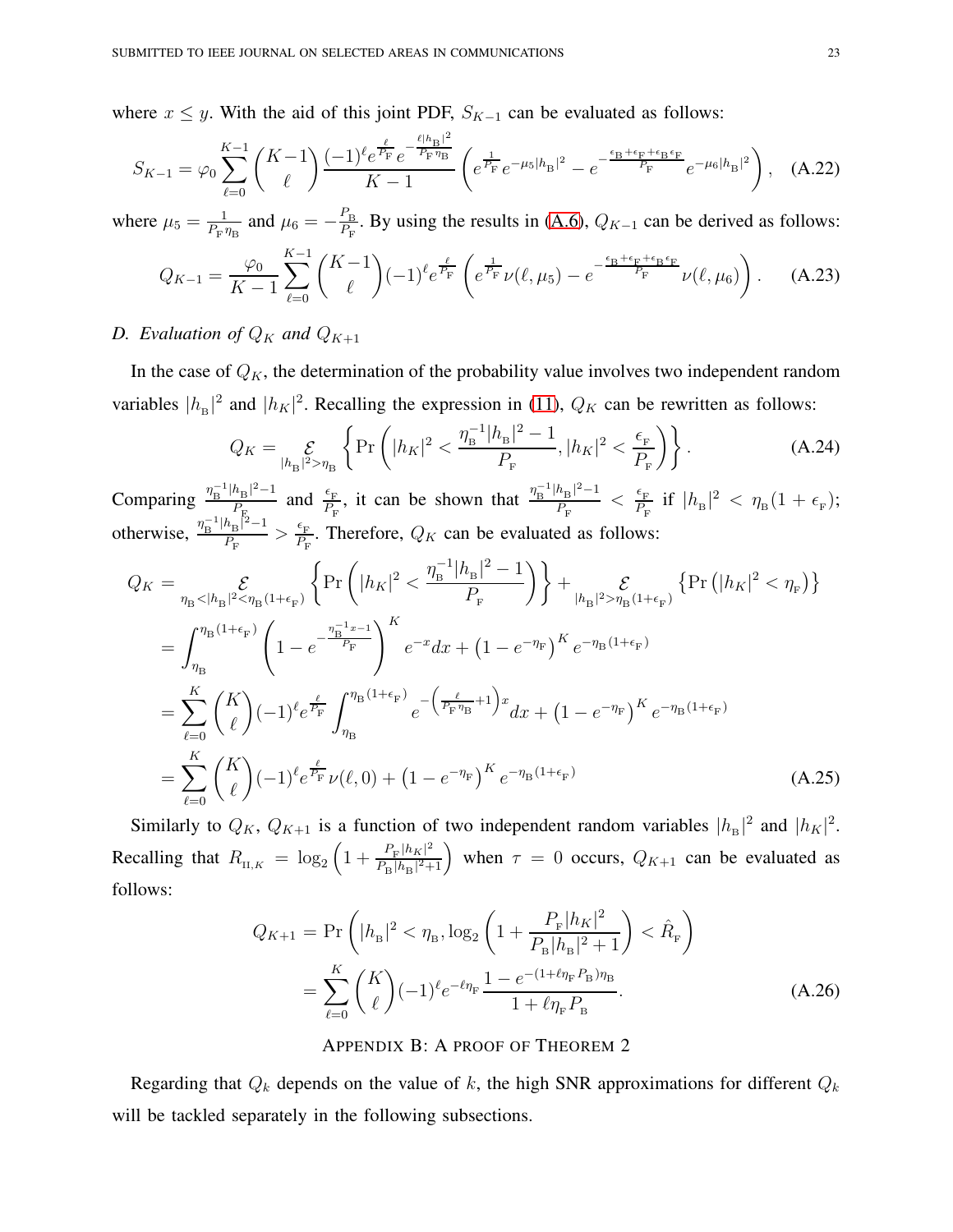## *A. High SNR approximation for* Q<sup>0</sup>

Based on the derived closed-form expression in  $(A.10)$ ,  $Q_0$  can be rewritten as follows:

$$
Q_0 = \frac{\varphi_0}{K(K-1)} \sum_{\ell=0}^K {K \choose \ell} (-1)^{\ell} \mu_1 \nu(0, \mu_2).
$$
  
= 
$$
\frac{\varphi_0}{K(K-1)} \sum_{\ell=0}^K {K \choose \ell} (-1)^{\ell} \mu_1 \int_{\eta_{\text{B}}}^{\eta_{\text{B}}(1+\epsilon_{\text{F}})} e^{-(\mu_2+1)x} dx
$$
 (B.1)

By applying the approximation,  $e^{-x} = 1 - x$  for  $x \to 0$ , and using the definitions of  $\mu_1$  and  $\mu_2$ ,  $Q_0$  can be approximated as follows:

$$
Q_0 = \frac{\varphi_0}{K(K-1)} \int_{\eta_{\rm B}}^{\eta_{\rm B}(1+\epsilon_{\rm F})} \sum_{\ell=0}^K \binom{K}{\ell} (-1)^{\ell} e^{-\frac{\ell(1+\epsilon_{\rm B})(1+\epsilon_{\rm F})}{P_{\rm F}}} e^{\ell(\epsilon_{\rm B}^{-1}+1)x} dx
$$
  

$$
\stackrel{(a)}{=} \frac{\varphi_0}{K(K-1)} \int_{\eta_{\rm B}}^{\eta_{\rm B}(1+\epsilon_{\rm F})} \left(1 - e^{-\left(\frac{(1+\epsilon_{\rm B})(1+\epsilon_{\rm F})}{P_{\rm F}} - (\epsilon_{\rm B}^{-1}+1)x\right)}\right)^K dx
$$
  

$$
= \frac{\varphi_0}{K(K-1)} \int_{\eta_{\rm B}}^{\eta_{\rm B}(1+\epsilon_{\rm F})} \left(\frac{(1+\epsilon_{\rm B})(1+\epsilon_{\rm F})}{P_{\rm F}} - (\epsilon_{\rm B}^{-1}+1)x\right)^K dx,
$$
 (B.2)

where step (a) is obtained by using the fact that  $\sum_{\ell}^{K} {K \choose \ell} (-1)^{\ell} a^{\ell} = (1 - a)^{K}$ . By applying the binomial expansion,  $Q_0$  can be further simplified as follows:

$$
Q_0 = \frac{\varphi_0}{K(K-1)} \sum_{\ell=0}^K \binom{K}{\ell} \left(\frac{(1+\epsilon_{\rm B})(1+\epsilon_{\rm F})}{P_{\rm F}}\right)^{K-\ell} (-1)^{\ell} \left(\epsilon_{\rm B}^{-1}+1\right)^{\ell} \int_{\eta_{\rm B}}^{\eta_{\rm B}(1+\epsilon_{\rm F})} x^{\ell} dx
$$
  
= 
$$
\frac{\varphi_0 \epsilon_{\rm B} (1+\epsilon_{\rm B})^K}{P_{\rm F}^{K+1} K(K-1)} \sum_{\ell=0}^K \binom{K}{\ell} \frac{(-1)^{\ell}}{\ell+1} \left((1+\epsilon_{\rm F})^{K+1}-(1+\epsilon_{\rm F})^{K-\ell}\right).
$$
(B.3)

*B. High SNR approximation for*  $Q_k$  *with*  $1 \leq k \leq K - 2$ 

Recalling the results in Appendix A,  $Q_k$  can be rewritten as follows:

$$
Q_k = \varphi_k \sum_{n=0}^{K-k} \binom{K-k}{n} (-1)^n \sum_{\ell=0}^k \binom{k}{\ell} (-1)^{\ell} e^{\frac{\ell}{P_{\rm F}}} \mu_3 \int_{\eta_{\rm B}}^{\eta_{\rm B}(1+\epsilon_{\rm F})} e^{-\left(\frac{\ell}{P_{\rm F}\eta_{\rm B}} + \mu_4 + 1\right)x} dx. \tag{B.4}
$$

By applying the approximation  $e^{-x} \approx 1 - x$  for  $x \to 0$  and using the definitions of  $\mu_3$  and  $\mu_4$ ,  $Q_k$  can be approximated as follows:

<span id="page-23-0"></span>
$$
Q_k = \varphi_k \sum_{n=0}^{K-k} {K-k \choose n} (-1)^n \sum_{\ell=0}^k {k \choose \ell} (-1)^{\ell} e^{\frac{\ell}{P_{\rm F}}} e^{-\frac{n(1+\epsilon_{\rm B})(1+\epsilon_{\rm F})}{P_{\rm F}}} \times \int_{\eta_{\rm B}}^{\eta_{\rm B}(1+\epsilon_{\rm F})} e^{-\left(\frac{\ell}{P_{\rm F}\eta_{\rm B}} - \frac{n}{P_{\rm F}\eta_{\rm B}} - n\right)x} dx.
$$
\n(B.5)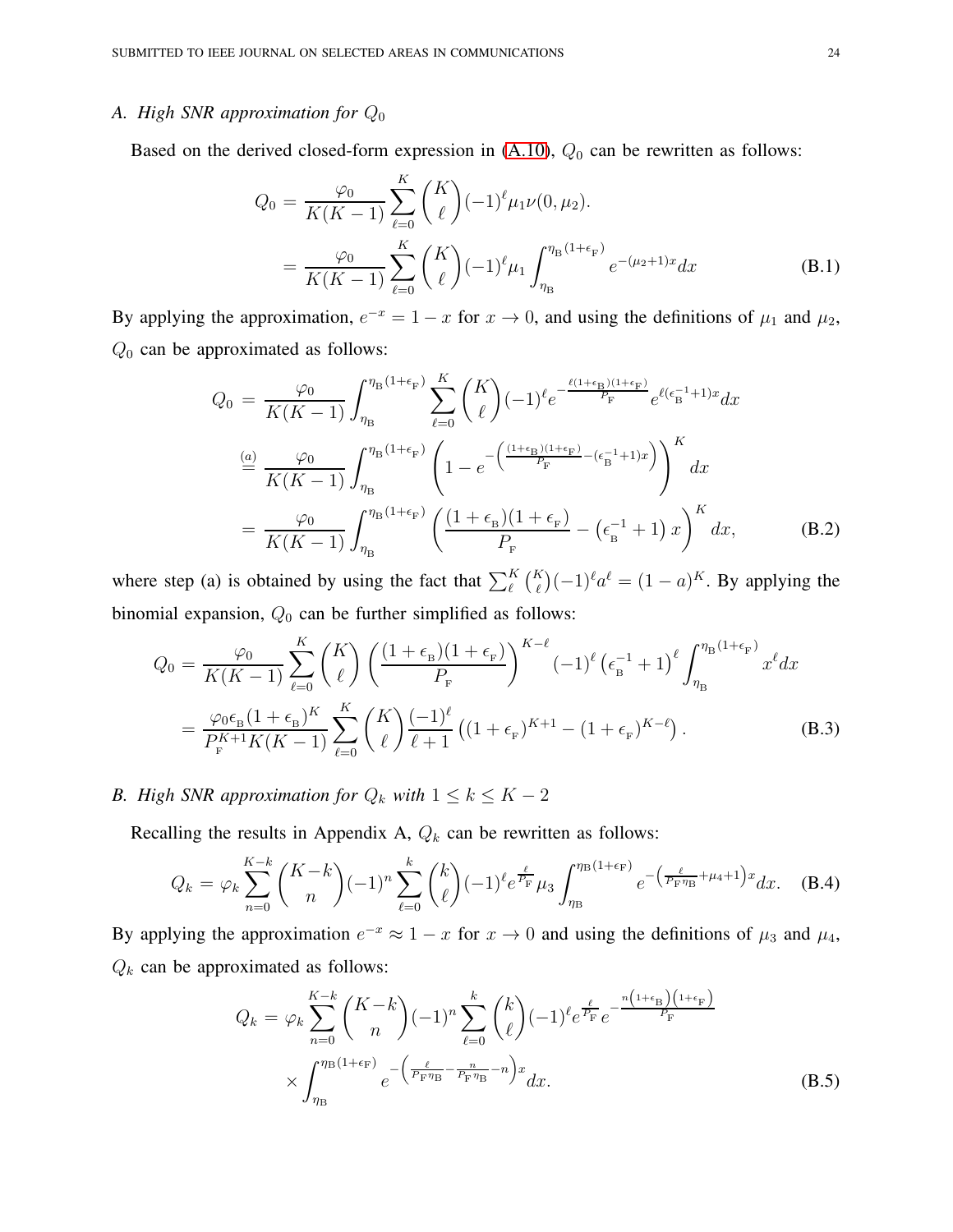By using the fact that  $\sum_{k=1}^{k}$  $_{\ell=0}$  $\binom{k}{a}$  $\binom{k}{\ell}(-1)^{\ell}a^{\ell} = (1-a)^{k}$ , the above  $Q_{k}$  can be expressed as follows:

<span id="page-24-0"></span>
$$
Q_{k} = \varphi_{k} \int_{\eta_{B}}^{\eta_{B}(1+\epsilon_{F})} \sum_{n=0}^{K-k} {K-k \choose n} (-1)^{n} \sum_{\ell=0}^{k} {k \choose \ell} (-1)^{\ell}
$$
  
\n
$$
\times e^{-n \left(\frac{(1+\epsilon_{B})(1+\epsilon_{F})}{P_{F}} - (\epsilon_{B}^{-1}+1)x\right)} e^{-\ell(\epsilon_{B}^{-1}x - P_{F}^{-1})} dx
$$
  
\n
$$
= \varphi_{k} \int_{\eta_{B}}^{\eta_{B}(1+\epsilon_{F})} \left(1 - e^{-\left(\frac{(1+\epsilon_{B})(1+\epsilon_{F})}{P_{F}} - (\epsilon_{B}^{-1}+1)x\right)}\right)^{K-k} \left(1 - e^{-\left(\epsilon_{B}^{-1}x - P_{F}^{-1}\right)}\right)^{k} dx
$$
  
\n
$$
\stackrel{(a)}{=} \varphi_{k} \int_{\eta_{B}}^{\eta_{B}(1+\epsilon_{F})} \left(\frac{(1+\epsilon_{B})(1+\epsilon_{F})}{P_{F}} - (\epsilon_{B}^{-1}+1)x\right)^{K-k} (\epsilon_{B}^{-1}x - P_{F}^{-1})^{k} dx, \quad (B.6)
$$

where step (a) follows high SNR approximations. Applying the binomial expansions to  $(B.6)$ , the high SNR approximation for  $Q_k$  can be obtained as follows:

<span id="page-24-1"></span>
$$
Q_k = \frac{\varphi_k \epsilon_{\rm B} (1 + \epsilon_{\rm B})^{K-k} (-1)^k}{P_{\rm F}^{K+1}} \sum_{n=0}^{K-k} {K-k \choose n} (-1)^n (1 + \epsilon_{\rm F})^{K-k-n}
$$

$$
\times \sum_{\ell=0}^k {k \choose \ell} (-1)^{\ell} \frac{(1 + \epsilon_{\rm F})^{n+\ell+1} - 1}{n+\ell+1}.
$$
(B.7)

# *C. High SNR approximation for*  $Q_{K-1}$

First, we rewrite  $Q_{K-1}$  as follows:

<span id="page-24-2"></span>
$$
Q_{K-1} = \frac{\varphi_0}{K-1} \sum_{\ell=0}^{K-1} {K-1 \choose \ell} (-1)^{\ell} e^{\frac{\ell}{P_{\rm F}}} \left( e^{\frac{1}{P_{\rm F}}} \nu(\ell, \mu_5) - e^{-\frac{\epsilon_{\rm B} + \epsilon_{\rm F} + \epsilon_{\rm B} \epsilon_{\rm F}}{P_{\rm F}}} \nu(\ell, \mu_6) \right)
$$
  

$$
= \frac{\varphi_0}{K-1} \sum_{\ell=0}^{K-1} {K-1 \choose \ell} (-1)^{\ell} e^{\frac{\ell}{P_{\rm F}}} \int_{\eta_{\rm B}}^{\eta_{\rm B}(1+\epsilon_{\rm F})} \left( e^{\frac{1}{P_{\rm F}}} e^{-\left(\frac{\ell}{P_{\rm F} \eta_{\rm B}} + \mu_5 + 1\right)x} - e^{-\frac{\epsilon_{\rm B} + \epsilon_{\rm F} + \epsilon_{\rm B} \epsilon_{\rm F}}{P_{\rm F}}} e^{-\left(\frac{\ell}{P_{\rm F} \eta_{\rm B}} + \mu_6 + 1\right)x} \right) dx.
$$
 (B.8)

By using the fact that  $\sum_{k=1}^{k}$  $_{\ell=0}$  $\binom{k}{a}$  $\binom{k}{\ell}(-1)^{\ell} = 0$ ,  $Q_{K-1}$  can be expressed as follows:

$$
Q_{K-1} = \frac{\varphi_0}{K-1} \int_{\eta_{\rm B}}^{\eta_{\rm B}(1+\epsilon_{\rm F})} \left( e^{\frac{1}{P_{\rm F}} - (\epsilon_{\rm B}^{-1}+1)x} - e^{-\frac{\epsilon_{\rm B}+\epsilon_{\rm F}+\epsilon_{\rm B}\epsilon_{\rm F}}{P_{\rm F}}} \right) \left( 1 - e^{-\ell \left( \epsilon_{\rm B}^{-1}x - P_{\rm F}^{-1} \right)} \right)^{K-1} dx
$$
(B.9)

By applying the approximations  $e^{-x} = 1 - x$  for  $x \to 0$ ,  $Q_{K-1}$  can be approximated as follows:

<span id="page-24-3"></span>
$$
Q_{K-1} = \frac{\varphi_0}{K-1} \int_{\eta_{\rm B}}^{\eta_{\rm B}(1+\epsilon_{\rm F})} \left( \frac{(1+\epsilon_{\rm B})(1+\epsilon_{\rm F})}{P_{\rm F}} - (\epsilon_{\rm B}^{-1}+1)x \right) (\epsilon_{\rm B}^{-1}x - P_{\rm F}^{-1})^{K-1} dx
$$
  
= 
$$
\frac{\varphi_0}{K-1} \int_{\eta_{\rm B}}^{\eta_{\rm B}(1+\epsilon_{\rm F})} \epsilon_{\rm B}^{-(K-1)} \left( \frac{(1+\epsilon_{\rm B})(1+\epsilon_{\rm F})}{P_{\rm F}} - (\epsilon_{\rm B}^{-1}+1)x \right) \left( x - \frac{\epsilon_{\rm B}}{P_{\rm F}} \right)^{K-1} dx
$$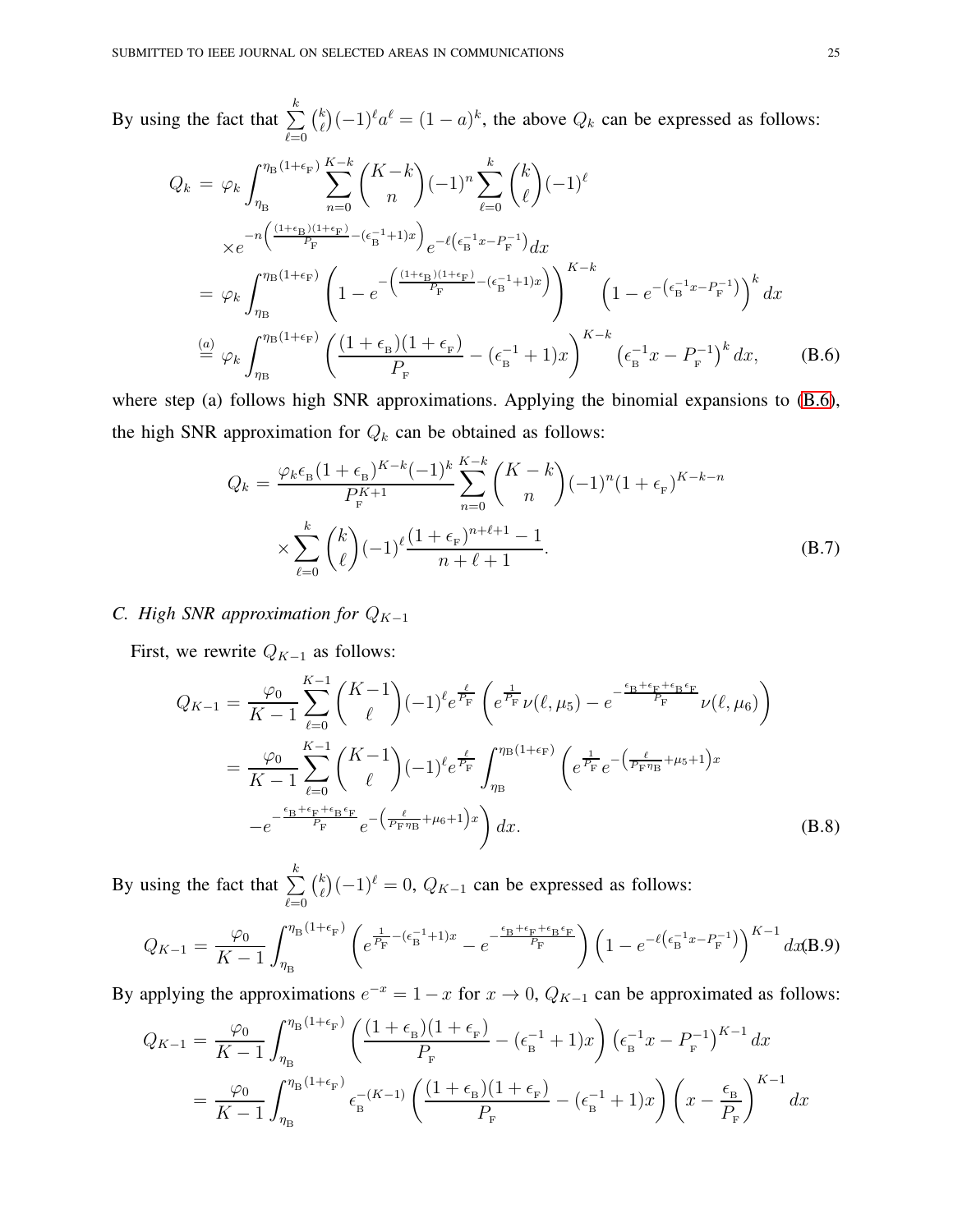$$
= \frac{\varphi_0}{K-1} \int_{\eta_{\rm B}}^{\eta_{\rm B}(1+\epsilon_{\rm F})} \epsilon_{\rm B}^{-(K-1)} \frac{(1+\epsilon_{\rm B})(1+\epsilon_{\rm F})}{P_{\rm F}} \left(x - \frac{\epsilon_{\rm B}}{P_{\rm F}}\right)^{K-1} dx -\frac{\varphi_0}{K-1} \int_{\eta_{\rm B}}^{\eta_{\rm B}(1+\epsilon_{\rm F})} \epsilon_{\rm B}^{-(K-1)} (\epsilon_{\rm B}^{-1}+1) x \left(x - \frac{\epsilon_{\rm B}}{P_{\rm F}}\right)^{K-1} dx = \frac{\varphi_0 \epsilon_{\rm B} \epsilon_{\rm F}^K (1+\epsilon_{\rm B})(1+\epsilon_{\rm F})}{P_{\rm F}^{K+1} K (K-1)} - \frac{\varphi_0 \epsilon_{\rm F}^K (\epsilon_{\rm B}^{-1}+1) (K(1+\epsilon_{\rm F})+1)}{P_{\rm F}^{K+1} K (K-1)(K+1)}.
$$
(B.10)

Following similar procedures as for deriving the approximation of  $Q_k$  (1 ≤ k ≤ K − 1),  $Q_K$ and  $Q_{K+1}$  can be approximated as

<span id="page-25-0"></span>
$$
Q_K = \frac{\epsilon_B \epsilon_F^{K+1}}{P_F^{K+1}(K+1)} + \frac{\epsilon_F^K}{P_F^K} - \frac{\epsilon_B \epsilon_F^K (1 + \epsilon_F)}{P_F^{K+1}}
$$
(B.11)

and

<span id="page-25-1"></span>
$$
Q_{K+1} = \frac{\epsilon_{\rm F}^{K} \left( (1 + \epsilon_{\rm B})^{K+1} - 1 \right)}{P_{\rm F}^{K+1}(K+1)} - \frac{\epsilon_{\rm F}^{K} \left( (\epsilon_{\rm B}(K+1) - 1)(1 + \epsilon_{\rm B})^{K+1} + 1 \right)}{P_{\rm F}^{K+2}(K+2)(K+1)},
$$
(B.12)

respectively.

By combing [\(B.3\)](#page-26-0), [\(B.7\)](#page-24-1), [\(B.10\)](#page-24-3), [\(B.11\)](#page-25-0), and [\(B.12\)](#page-25-1), the high SNR approximation for  $P_{\text{out}}$  is obtained.

#### APPENDIX C: A PROOF OF COROLLARY 3

Recalling the expression in [\(14\)](#page-11-0), the outage probability experienced by the single GF user can be rewritten as follows:

$$
\begin{split} P_{\text{out}} &= \mathop{\mathcal{E}}_{\eta_{\text{B}}<|h_{\text{B}}|^2<\eta_{\text{B}}(1+\epsilon_{\text{F}})} \left\{ \text{Pr}\left(|h_{1}|^2 < \frac{(1+\epsilon_{\text{F}})(1+\epsilon_{\text{B}}) - (1+P_{\text{B}}|h_{\text{B}}|^2)}{P_{\text{F}}}\right) \right\} \\ &+ \mathop{\mathcal{E}}_{|h_{\text{B}}|^2>\eta_{\text{B}}(1+\epsilon_{\text{F}})} \left\{ \text{Pr}\left(|h_{1}|^2 < \frac{\epsilon_{\text{F}}}{P_{\text{F}}}\right) \right\} + \mathop{\mathcal{E}}_{|h_{\text{B}}|^2<\eta_{\text{B}}}\left\{ \text{Pr}\left(|h_{1}|^2 < \frac{\epsilon_{\text{F}}(1+P_{\text{B}}|h_{\text{B}}|^2)}{P_{\text{F}}}\right) \right\} . \end{split} \tag{C.1}
$$

By using the approximation  $1-e^{-x} = x$  for  $x \to 0$ , the high SNR approximation for the outage probability can be calculated as follows:

$$
P_{\text{out}} \approx \int_{\eta_{\text{B}}}^{\eta_{\text{B}}(1+\epsilon_{\text{F}})} \frac{e^{-x}(\epsilon_{\text{B}} + \epsilon_{\text{F}} + \epsilon_{\text{B}}\epsilon_{\text{F}} - P_{\text{B}}x)}{P_{\text{F}}} dx + \int_{\eta_{\text{B}}(1+\epsilon_{\text{F}})}^{\infty} \frac{\epsilon_{\text{F}}e^{-x}}{P_{\text{F}}} dx
$$
  
+ 
$$
\int_{0}^{\eta_{\text{B}}}\frac{\epsilon_{\text{F}}e^{-x}(1+P_{\text{B}}|h_{\text{B}}|^{2})}{P_{\text{F}}} dx
$$
  

$$
\approx \frac{\epsilon_{\text{B}}\epsilon_{\text{F}}(\epsilon_{\text{F}} - \epsilon_{\text{B}})}{P_{\text{F}}^{2}} + \frac{\epsilon_{\text{F}}}{P_{\text{F}}} - \frac{\epsilon_{\text{B}}\epsilon_{\text{F}}(1+\epsilon_{\text{F}})}{P_{\text{F}}^{2}} + \frac{\epsilon_{\text{B}}\epsilon_{\text{F}}(1+\epsilon_{\text{B}})}{P_{\text{F}}^{2}}
$$
  
= 
$$
\frac{\epsilon_{\text{F}}}{P_{\text{F}}}, \qquad (C.2)
$$

where step (a) is obtained by using the approximation  $1 - e^{-x} = x$  for  $x \to 0$  again.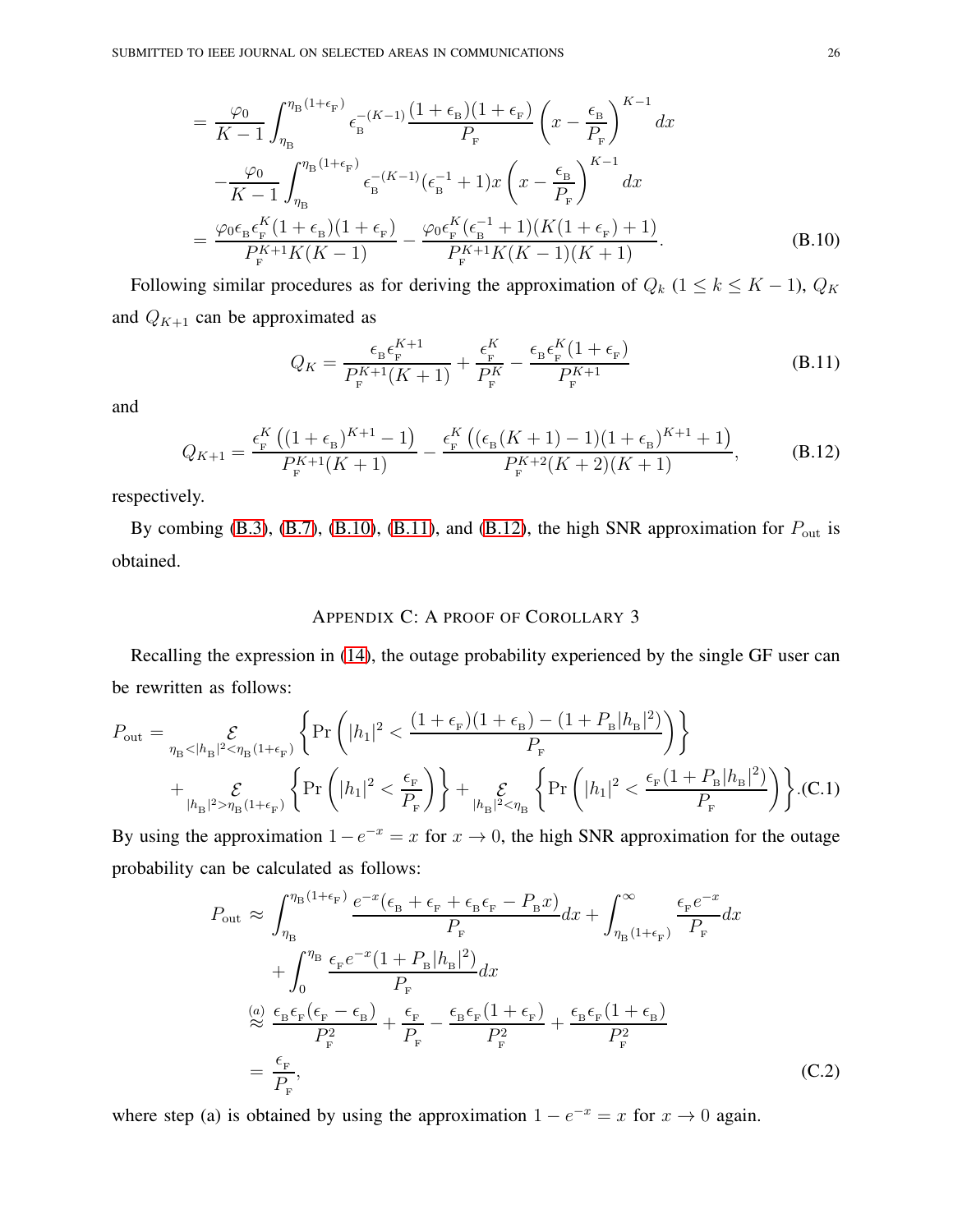#### APPENDIX D: A PROOF OF COROLLARY 4

By using [\(9\)](#page-9-1), an upper bound of the outage probability achieved by the RSMA-SGF scheme can be obtained as follows:

 $\mathbf{r} = \mathbf{r}$ 

<span id="page-26-1"></span>
$$
P_{\text{out}} = \Pr\left(E_0, R_{\text{II},K} < \hat{R}_{\text{F}}\right) + \sum_{k=1}^{K-1} \Pr\left(E_k, R_{\text{II},K} < \hat{R}_{\text{F}}\right) + \Pr\left(E_K, R_{\text{I},K} < \hat{R}_{\text{F}}\right)
$$
\n
$$
\leq \sum_{k=0}^{K-1} \Pr\left(|h_K|^2 > \frac{\tau}{P_{\text{F}}}, R_{\text{II},K} < \hat{R}_{\text{F}}\right) + \Pr\left(R_{\text{I},K} < \hat{R}_{\text{F}}\right)
$$
\n
$$
= KQ_F + \Pr\left(|h_K|^2 < \frac{\epsilon_{\text{F}}}{P_{\text{F}}}\right). \tag{D.1}
$$

By using the definitions of  $\tau$  and  $R_{\text{II},K}$ ,  $Q_F$  can be rewritten as follows:

$$
Q_F = \Pr\left(|h_K|^2 > \frac{P_{\rm B}\epsilon_{\rm B}^{-1}|h_{\rm B}|^2 - 1}{P_{\rm F}}, |h_K|^2 < \frac{(1 + \epsilon_{\rm F})(1 + \epsilon_{\rm B}) - (1 + P_{\rm B}|h_{\rm B}|^2)}{P_{\rm F}}\right). \tag{D.2}
$$

Obviously, the lower bound on  $|h_K|^2$ , i.e.,  $\frac{P_B \epsilon_B^{-1} |h_B|^2 - 1}{P_E}$  $\frac{p_{\text{B}}+p_{\text{B}}}{P_{\text{F}}}$ , needs to be smaller than the corresponding upper bound, i.e.,  $\frac{(1+\epsilon_{\rm F})(1+\epsilon_{\rm B})-(1+P_{\rm B}/h_{\rm B}|^2)}{P}$  $\frac{f(-1)^{-(1+T_{\rm B}/H_{\rm B})}}{P_{\rm F}}$ , which introduces a hidden constraint

<span id="page-26-0"></span>
$$
|h_{\mathrm{B}}|^2 < \eta_{\mathrm{B}}(1 + \epsilon_{\mathrm{F}}). \tag{D.3}
$$

Since the expression in [\(D.3\)](#page-26-0) does not require any additional constraint on  $\epsilon_B$  and  $\epsilon_F$ ,  $Q_F$  can be evaluated as follows:

$$
Q_F = \Pr\left(|h_K|^2 > \frac{P_{\rm B}\epsilon_{\rm B}^{-1}|h_{\rm B}|^2 - 1}{P_{\rm F}}, |h_K|^2 < \frac{(1 + \epsilon_{\rm F})(1 + \epsilon_{\rm B}) - (1 + P_{\rm B}|h_{\rm B}|^2)}{P_{\rm F}},\right.
$$
  

$$
|h_{\rm B}|^2 < \eta_{\rm B}(1 + \epsilon_{\rm F})\right)
$$
  

$$
\leq \Pr\left(|h_{\rm B}|^2 < \eta_{\rm B}(1 + \epsilon_{\rm F})\right) = 1 - e^{-\frac{\epsilon_{\rm B}(1 + \epsilon_{\rm F})}{P_{\rm F}}} \xrightarrow{P_{\rm B} \to \infty} 0,
$$
 (D.4)

where the last inequality indicates that the constraint  $|h_{B}|^2 < \eta_{B}(1+\epsilon_{F})$  effectively removes the outage floor. On the other hand, the remaining term  $Pr\left( |h_K|^2 < \frac{\epsilon_F}{P_L} \right)$  $P_{\rm F}$  $\int$  in [\(D.1\)](#page-26-1) also approaches zero in the high SNR region. Therefore, without requiring any additional constraint on the target rate values (equivalently  $\epsilon_B$  and  $\epsilon_F$ ),  $P_{\text{out}}$  does not experience an outage floor in the RSMA-SGF scheme.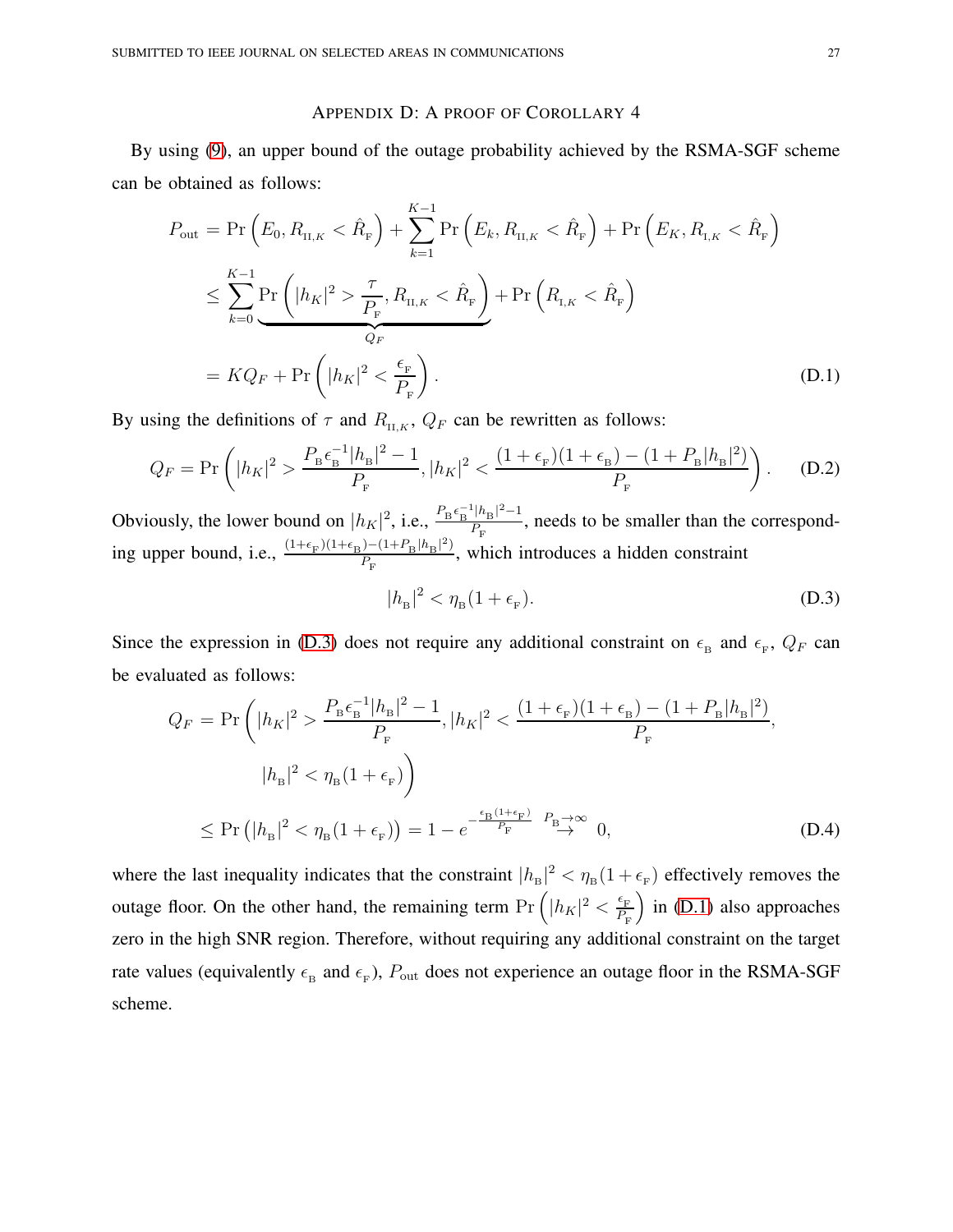#### **REFERENCES**

- <span id="page-27-0"></span>[1] "Roadmap for IoT research, innovation and development in Europe," EU NGIoT, Jan. 2020.
- [2] L. Liu, E. G. Larsson, W. Yu, P. Popovski, C. Stefanovic, and E. de Carvalho, "Sparse signal processing for grant-free massive connectivity: A future paradigm for random access protocols in the internet of things," *IEEE Signal Process. Mag.*, vol. 35, no. 5, pp. 88–99, Sept. 2018.
- <span id="page-27-2"></span><span id="page-27-1"></span>[3] A. Bayesteh, E. Yi, H. Nikopour, and H. Baligh, "Blind detection of SCMA for uplink grant-free multiple-access," in *Proc. Int. Symp. Wireless Commun. Systems (ISWCS)*, Barcelona, Spain, 26-29 Aug. 2014, pp. 1–6.
- <span id="page-27-3"></span>[4] M. Yang, B. Li, Z. Bai, and Z. Yan, "SGMA: Semi-granted multiple access for non-orthogonal multiple access (NOMA) in 5G networking," *J. Netw. Comput. Appl.*, vol. 112, no. Mar., pp. 115–125, 2018.
- <span id="page-27-4"></span>[5] Z. Ding, R. Schober, P. Fan, and H. V. Poor, "Simple semi-grant-free transmission strategies assisted by non-orthogonal multiple access," *IEEE Trans. Commun.*, vol. 67, no. 6, pp. 4464–4478, Jun. 2019.
- <span id="page-27-8"></span>[6] Z. Ding, R. Schober, and H. V. Poor, "A new QoS-guarantee strategy for NOMA assisted semi-grant-free transmission," *IEEE Trans. Commun.*, pp. 1–30, In Press, 2021.
- <span id="page-27-7"></span>[7] C. Zhang, Z. Qin, Y. Liu, and K. K. Chai, "Semi-grant-free uplink NOMA with contention control: A stochastic geometry model," in *Proc. 2020 IEEE Int. Conf. Commun. Works.*, Dubin, Ireland, 7-11 Jun. 2020, pp. 1–6.
- <span id="page-27-5"></span>[8] H. Lu, X. Xie, Z. Shi, H. Lei, H. Yang, and J. Cai, "Advanced NOMA assisted semi-grant-free transmission schemes for randomly distributed users," *arXiv:2012.09423*, pp. 1–35, 2020. [Online]. Available:<https://arxiv.org/abs/2012.09423>
- [9] Z. Yang, P. Xu, J. Ahmed Hussein, Y. Wu, Z. Ding, and P. Fan, "Adaptive power allocation for uplink non-orthogonal multiple access with semi-grant-free transmission," *IEEE Wireless Commun. Lett.*, vol. 9, no. 10, pp. 1725–1729, Oct. 2020.
- <span id="page-27-9"></span><span id="page-27-6"></span>[10] Z. Ding, R. Schober, and H. V. Poor, "Unveiling the importance of SIC in NOMA systems—Part I: State of the art and recent findings," *IEEE Commun. Lett.*, vol. 24, no. 11, pp. 2378–2382, Nov. 2020.
- <span id="page-27-10"></span>[11] C. Zhang, Y. Liu, Z. Qin, and Z. Ding, "Semi-grant-free NOMA: A stochastic geometry model," *arXiv:2006.13286*, pp. 1–14, 2020. [Online]. Available:<https://arxiv.org/abs/2006.13286>
- <span id="page-27-11"></span>[12] N. Jayanth, P. Chakraborty, M. Gupta, and S. Prakriya, "Performance of semi-grant free uplink with non-orthogonal multiple access," in *Proc. IEEE Int. Symp. Pers. Indoor Mob. Radio Commun.*, London, UK, 31 Aug.-3 Sept. 2020, pp. 1–6.
- [13] D. Pliatsios, A.-A. A. Boulogeorgos, T. Lagkas, V. Argyriou, I. D. Moscholios, and P. Sarigiannidis, "Semi-grant-free non-orthogonal multiple access for tactile internet of things," in *Proc. IEEE Int. Symp. Pers. Indoor Mob. Radio Commun.*, Helsinki, Finland, 13-16 Sept. 2021, pp. 1–6.
- <span id="page-27-13"></span><span id="page-27-12"></span>[14] C. Zhang, Y. Liu, W. Yi, Z. Qin, and Z. Ding, "Semi-grant-free noma: Ergodic rates analysis with random deployed users," *IEEE Wireless Commun. Lett.*, vol. 10, no. 4, pp. 692–695, April 2021.
- <span id="page-27-14"></span>[15] M. Fayaz, W. Yi, Y. Liu, and A. Nallanathan, "Competitive MA-DRL for transmit power pool design in semi-grant-free NOMA systems," *arXiv:2106.11190*, 2021. [Online]. Available:<https://arxiv.org/abs/2106.11190>
- <span id="page-27-15"></span>[16] B. Rimoldi and R. Urbanke, "A rate-splitting approach to the Gaussian multiple-access channel," *IEEE Trans. Inf. Theory*, vol. 42, no. 2, pp. 364–375, Mar. 1996.
- [17] H. Liu, T. A. Tsiftsis, K. J. Kim, K. S. Kwak, and H. V. Poor, "Rate splitting for asynchronous uplink NOMA systems with cyclic prefixed single carrier," in *Proc. 2019 IEEE International Conference on Communications Workshops (ICC Workshops)*, Shanghai, China, 20-24 May, 2019, pp. 1–6.
- <span id="page-27-16"></span>[18] H. Liu, T. A. Tsiftsis, K. J. Kim, K. S. Kwak, and H. V. Poor, "Rate splitting for uplink NOMA with enhanced fairness and outage performance," *IEEE Trans. Wireless Commun.*, vol. 19, no. 7, pp. 4657–4670, Jul. 2020.